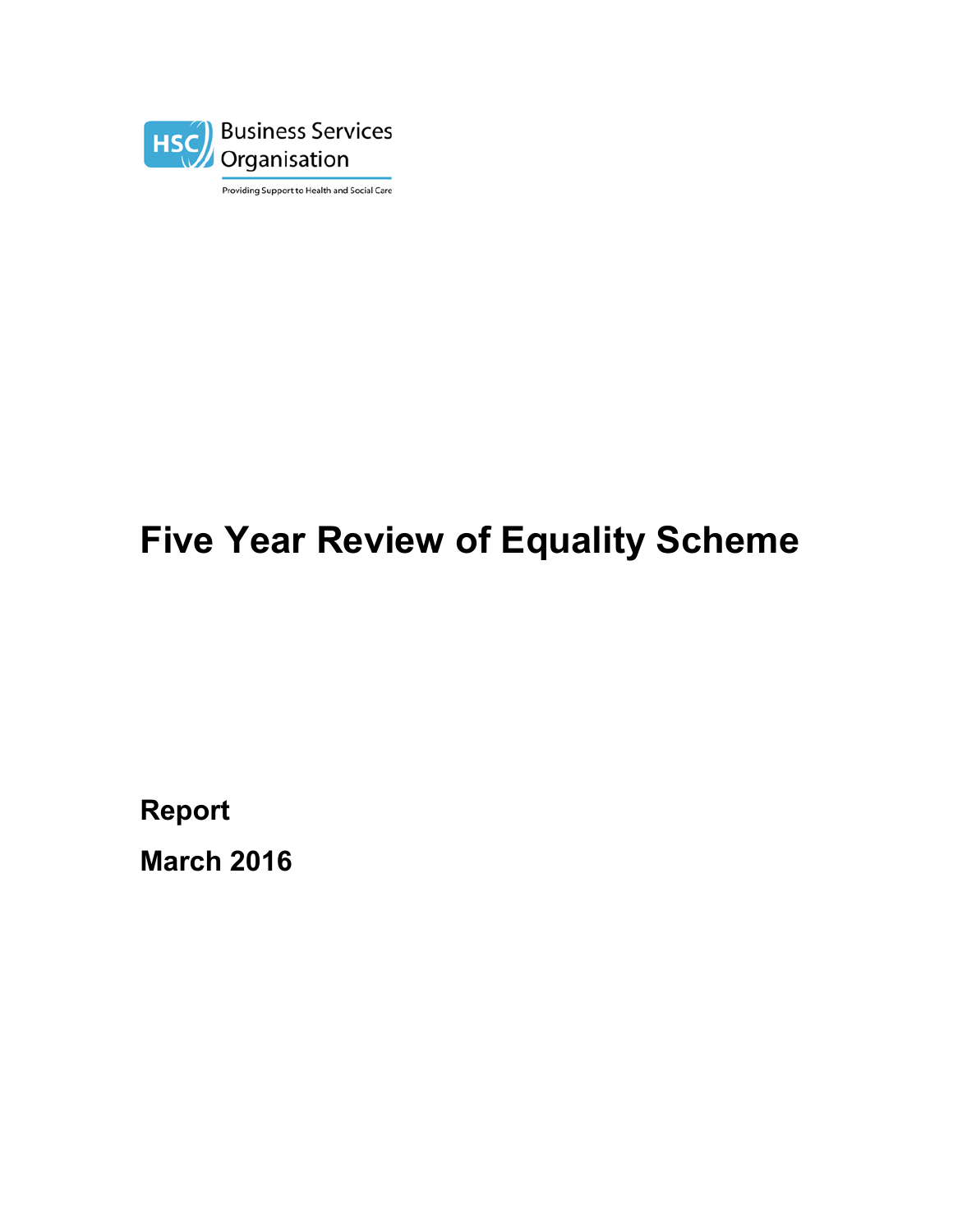### **Name of public authority**

Business Services Organisation [BSO] 2 Franklin Street **Belfast** BT2 8DQ

#### **Equality Officer name and contact details**

**Karen Bailey** Director of Customer Care and Performance 028 9536 3948 [karen.bailey@hscni.net](mailto:karen.bailey@hscni.net)

Ra Ca

Savit Chingh.

Chair Chair Chief Executive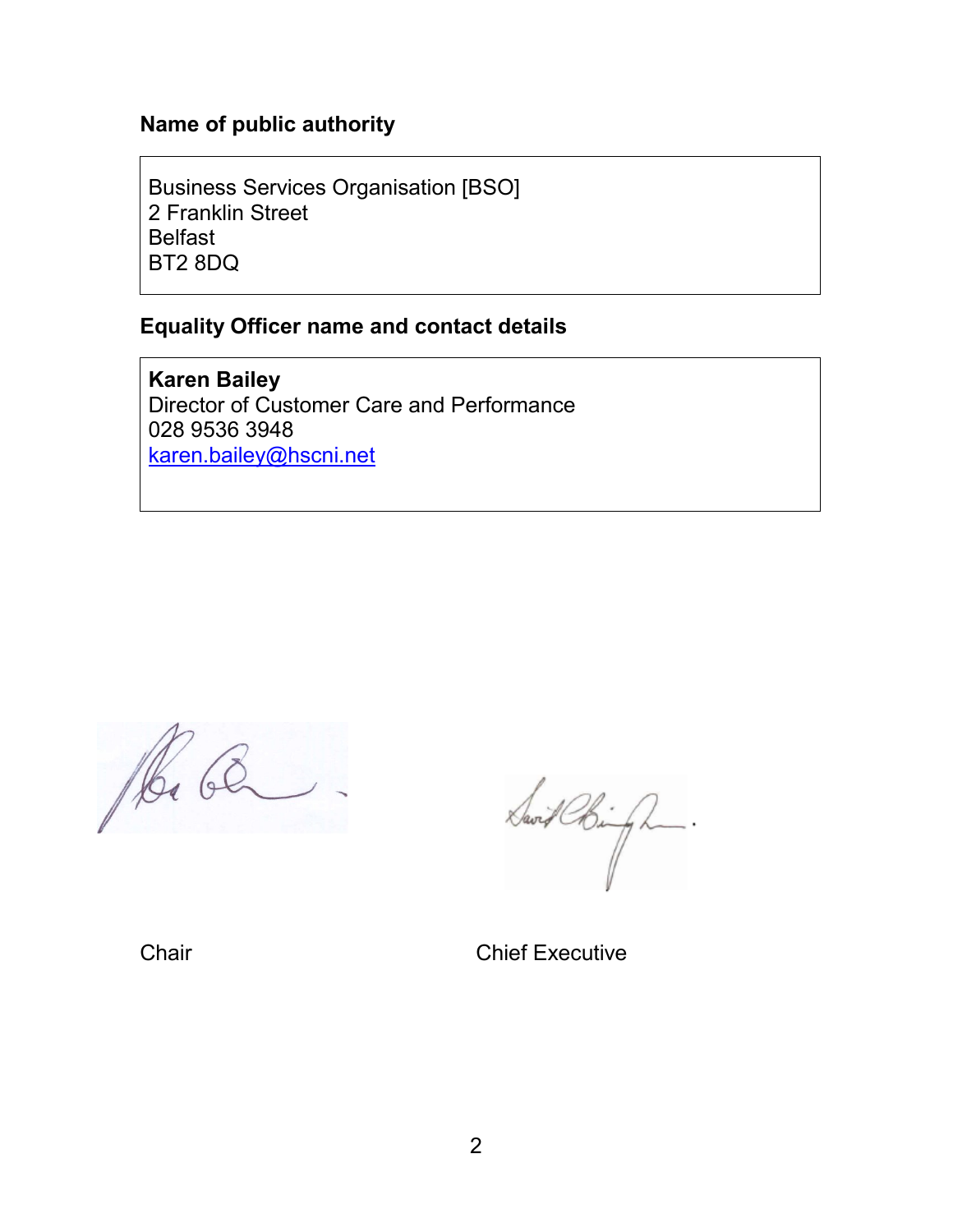# **Table of Contents**

| <b>Executive Summary</b>                                                                                                          | 5         |
|-----------------------------------------------------------------------------------------------------------------------------------|-----------|
|                                                                                                                                   |           |
| 1. A General Introductory Statement Specifying The Purpose Of                                                                     |           |
| The Scheme And The Public Authority's Commitment To The                                                                           |           |
| <b>Statutory Duties.</b>                                                                                                          | 9         |
|                                                                                                                                   |           |
| 2. An Outline Of How The Public Authority Intends To Assess Its                                                                   |           |
| <b>Compliance With The Section 75 Duties And For Consulting On</b>                                                                |           |
| <b>Matters To Which A Duty Under That Section Is Likely To Be</b>                                                                 |           |
| Relevant.                                                                                                                         | 11        |
|                                                                                                                                   |           |
| 3. The Authority's Arrangements For Assessing And Consulting                                                                      |           |
| On The Impact Of Policies Adopted Or Proposed To Be Adopted                                                                       |           |
| On The Promotion Of Equality Of Opportunity.                                                                                      | 26        |
|                                                                                                                                   |           |
| 4. The Authority's Arrangements For Monitoring Any Adverse                                                                        |           |
| Impact Of Policies Adopted By The Authority On The Promotion                                                                      |           |
| <b>Of Equality Of Opportunity.</b>                                                                                                | 31        |
|                                                                                                                                   |           |
| 5. The Authority's Arrangements For Publishing The Results Of                                                                     |           |
| <b>Equality Impact Assessments And Of Monitoring Any Adverse</b>                                                                  |           |
| <b>Impact Of Policies Adopted By The Authority On The Promotion</b>                                                               |           |
| <b>Of Equality Of Opportunity.</b>                                                                                                | 32        |
| 6. A Commitment That In Making Any Decision With Respect To                                                                       |           |
| A Policy Adopted Or Proposed To Be Adopted By It, That The                                                                        |           |
|                                                                                                                                   |           |
| <b>Public Authority Shall Take Into Account Any Equality Impact</b>                                                               |           |
| <b>Assessment And Consultation Carried Out In Relation To The</b>                                                                 |           |
| Policy.                                                                                                                           | 33        |
|                                                                                                                                   |           |
| 7. The Authority's Arrangements For Training Staff On Issues                                                                      |           |
| <b>Relevant To The Duties.</b>                                                                                                    | 33        |
|                                                                                                                                   |           |
| 8. The Authority's Arrangements For Ensuring And Assessing<br><b>Public Access To Information And To Services Provided By The</b> |           |
|                                                                                                                                   |           |
| <b>Authority.</b>                                                                                                                 | <u>38</u> |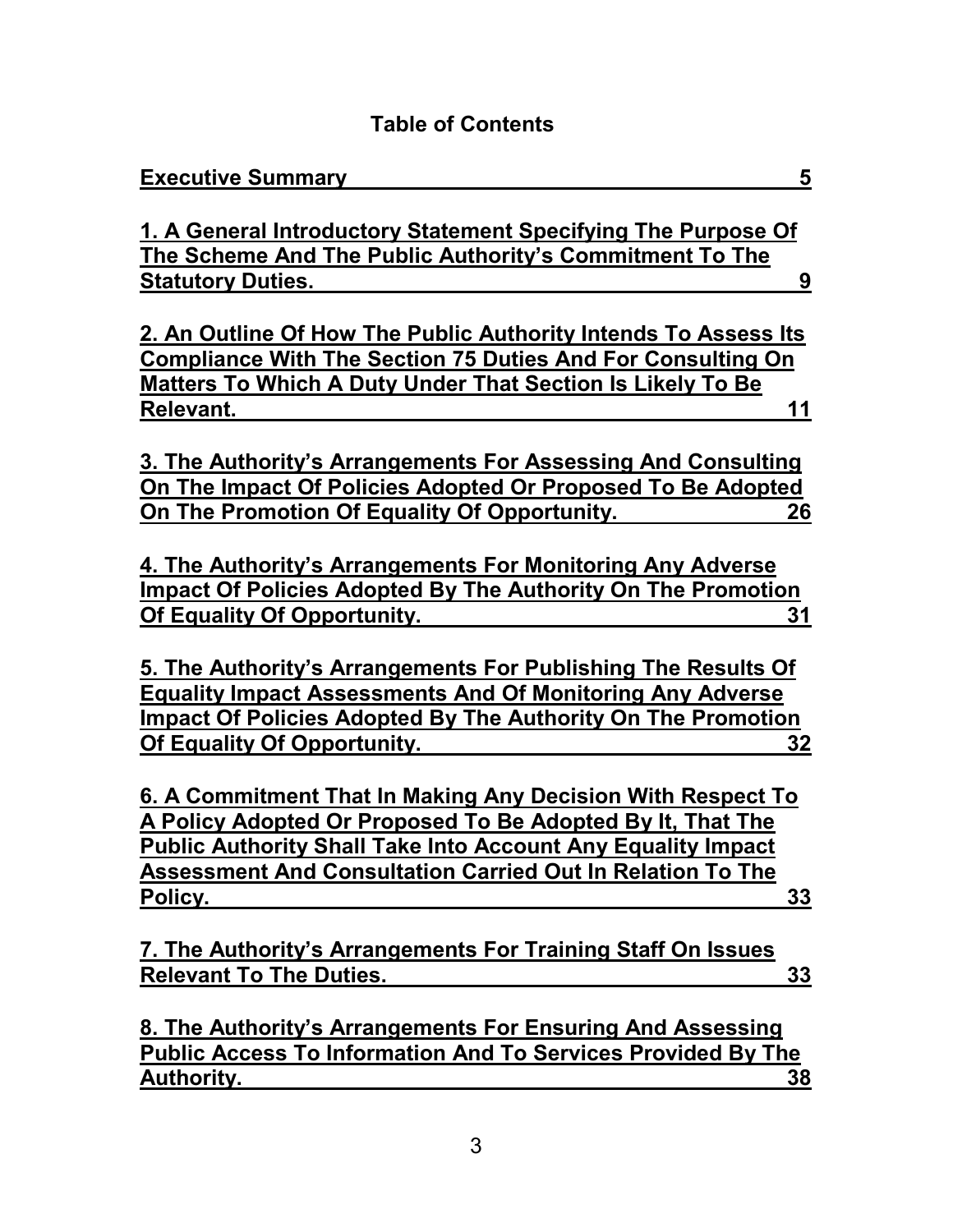| 9. The Authority's Timetable For Measures Proposed In The      |    |
|----------------------------------------------------------------|----|
| Scheme.                                                        | 39 |
|                                                                |    |
| 10. Details Of How The Scheme Will Be Published.               | 40 |
|                                                                |    |
| 11. The Authority's Arrangements For Dealing With Complaints   |    |
| Arising From A Failure To Comply With The Scheme.              | 40 |
|                                                                |    |
| 12. A Commitment To Conducting A Review Of The Scheme          |    |
| Within Five Years Of Its Submission To The Equality            |    |
| <b>Commission And To Forwarding A Report Of This Review To</b> |    |
| The Equality Commission.                                       |    |
|                                                                |    |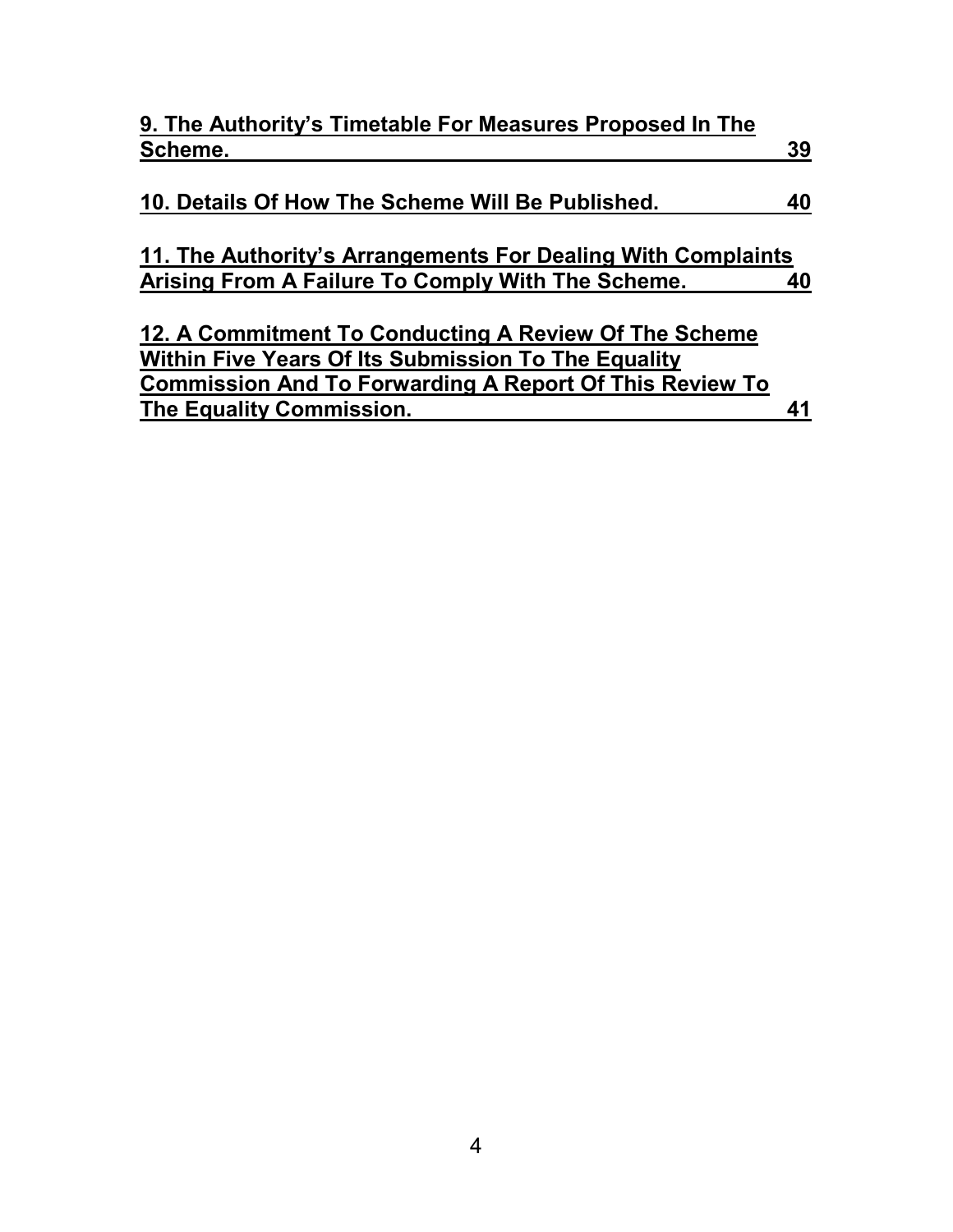# <span id="page-4-0"></span>**Executive Summary**

a) To what extent has your public authority's approved scheme provided a workable basis for mainstreaming the need to promote equality of opportunity and good relations into policy-making over the past five years?

The scheme has proved a reasonably workable basis for mainstreaming equality and good relations in decision-making from the point of view that it covers essential elements of mainstreaming.

The mainstreaming of screening has been progressing across the organisation with, for the most part, service and policy outcomes benefiting from the process. However at times, for example with technical policies, minor policies, or regional policies that have no scope for change, the screening process can seem overly procedural and not contribute to better outcomes, impacting on staff buying into the process and its ability to advance equality of opportunity generally, as a result.

Successful elements include, for example, the training commitments. They underline the importance of carrying out sessions to develop specialist knowledge and skills of staff in actively promoting equality in particular. In practice, the refinement of skills in undertaking equality screenings and equality impact assessments largely takes place on the job.

The rationale for inclusion of certain elements of the scheme is not entirely clear. Thus, for instance, the reason for placing particular emphasis on ensuring and assessing access to services (Section 8 of the scheme), as opposed to all aspects of service provision (that is the quality, experience and outcome of services alongside access), is unclear. At times, this has tended to lead staff to exclusively focus on access issues in screenings.

Likewise, the rationale for placing the requirement on public authorities to develop a programme of awareness raising on the Section 75 statutory duties (Section 3 of the scheme) remains unclear.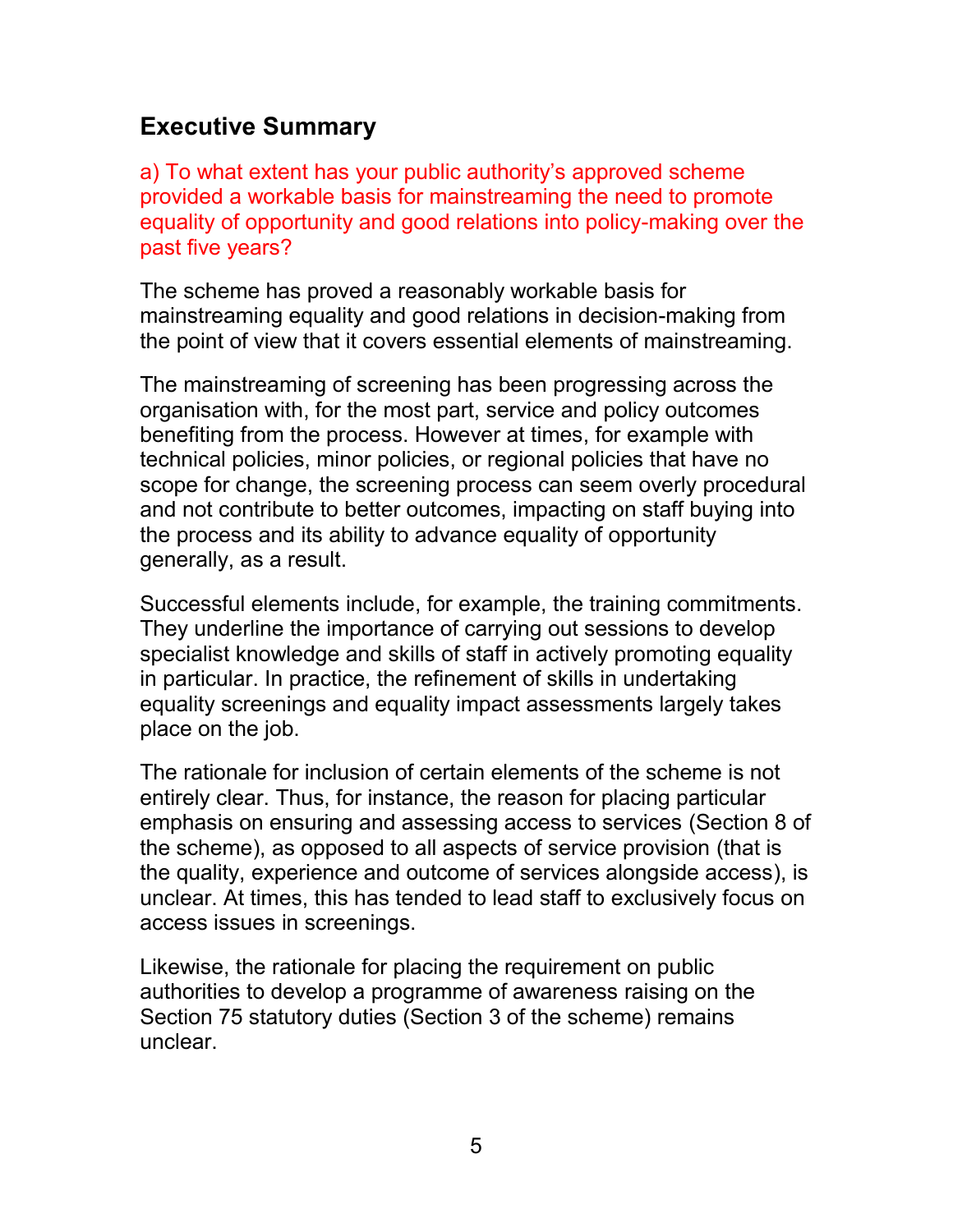It seems reasonable to conclude that the good relations part of Section 75 has played a less prominent role than the promotion of equality of opportunity. The BSO would argue that progress in this respect has been contingent less so on the equality scheme itself than on a fundamental caution to move away from the concept of a neutral work environment, given conflicting statutory requirements and the resulting risk of being in breach of these. The organisation would welcome clearer guidance as to the implications for organisations which actively promote the discussion of religious and political identities in light of statutory requirements under fair employment legislation.

Ultimately, the question arises whether the scheme itself adds value to the aim of mainstreaming, given that schemes across many public authorities are largely uniform, driven by the existence of the Commission's model scheme.

In other words, it may be argued that if the legislation itself was to bind public authorities directly into the key elements of mainstreaming, rather than requiring them to develop a scheme that does so, further resources could be freed up to focus on implementation. From a corporate point of view, a diversity strategy and action plan could become a more meaningful manifestation and driver for implementation, specific to the functions of the organisation. It could also serve to bring together the range of equality related action plans currently in existence (including under Section 75, the Disability Discrimination Order, The Fair Employment and Treatment Order and others). Experience has shown that the existence of separate plans cause confusion to staff and external stakeholders alike.

#### b) What key lessons have been learnt over the past five years in terms of effectively implementing the approved equality scheme?

The BSO's experience has shown that a partnership approach together with other HSC organisations supported by a specialist unit allows the pooling of resources, creates economies of scale, enables the delivery of a rolling programme of training and the development of relationships with voluntary sector organisations. Most importantly, it facilitates shared learning and consistency where possible.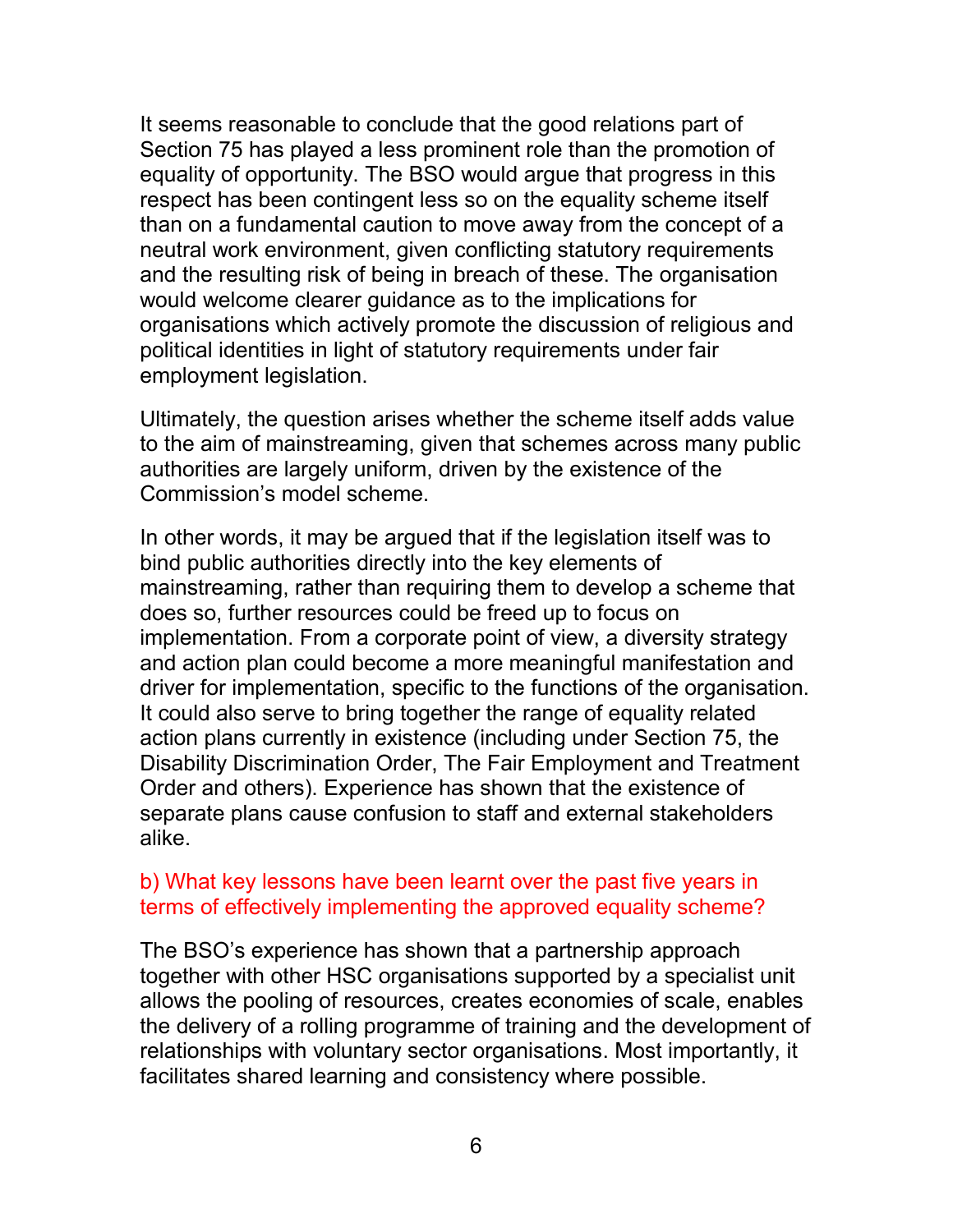This partnership approach has also been beneficial to our organisation through easier and more efficient facilitation of regional work across HSC in Northern Ireland, including the 11 partnership organisations and the 6 Health and Social Care Trusts. For example areas of work that have been progressed across HSC NI include, a Trans Employment Policy, an Accessible Formats Policy and the development of a suite of eLearning modules for staff on Diversity, Disability and Cultural Awareness.

The partnership has also facilitated engagement with targeted Section 75 groups as and when required. This approach not only maximises our own internal resources, but has proven beneficial to community and voluntary groups, who have limited resources, which has therefore enhanced their capacity and willingness to participate.

With regards to training, it transpires that those types of training are most effective which have a practical focus. Sessions should be supported by written information materials (practical, jargon-free guidance) to provide a resource that staff can draw on for their reference.

### c) What more needs to be done to achieve outcomes for individuals from the nine equality categories?

With regards to individual groups, a particular focus on the following could achieve further important outcomes:

- Sexual Orientation
- Dependants
- Religion.

The more equality becomes mainstreamed in the work the more difficult it becomes to ascertain what achievements are down to work under Section 75. Equality needs further promotion and awareness raising. There is a need to consider the wider societal context – as a society "we are not there yet". It should be continually reinforced that equality is about attitudes and behaviour, as much as process.

With regards to particular areas of equality scheme implementation, the review has shown that it may be most effective for the organisation to concentrate further efforts on: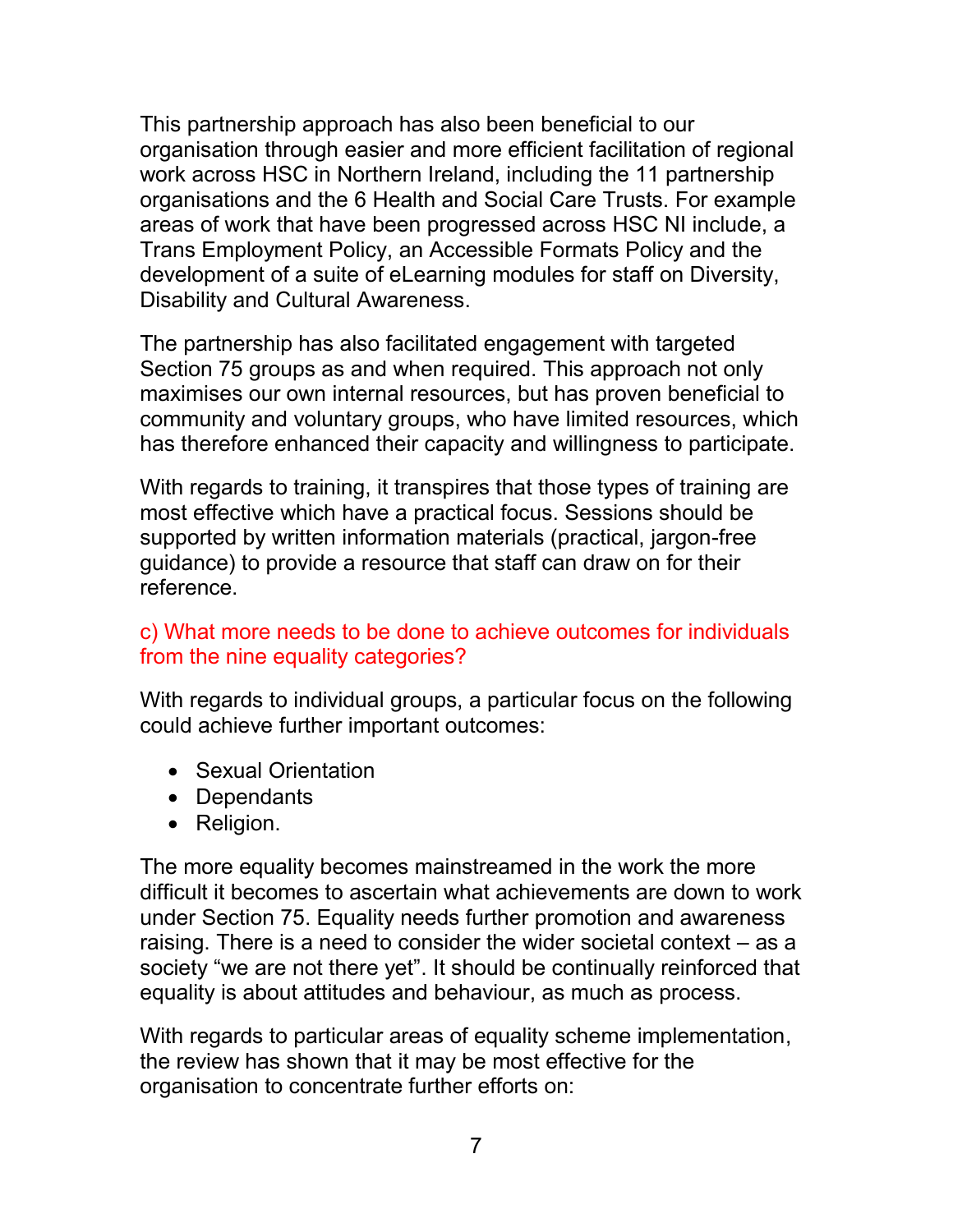(1) screening and Equality Impact Assessments

(2) monitoring

(3) training

(4) engagement – using existing structures and processes to engage on equality issues rather than creating additional processes.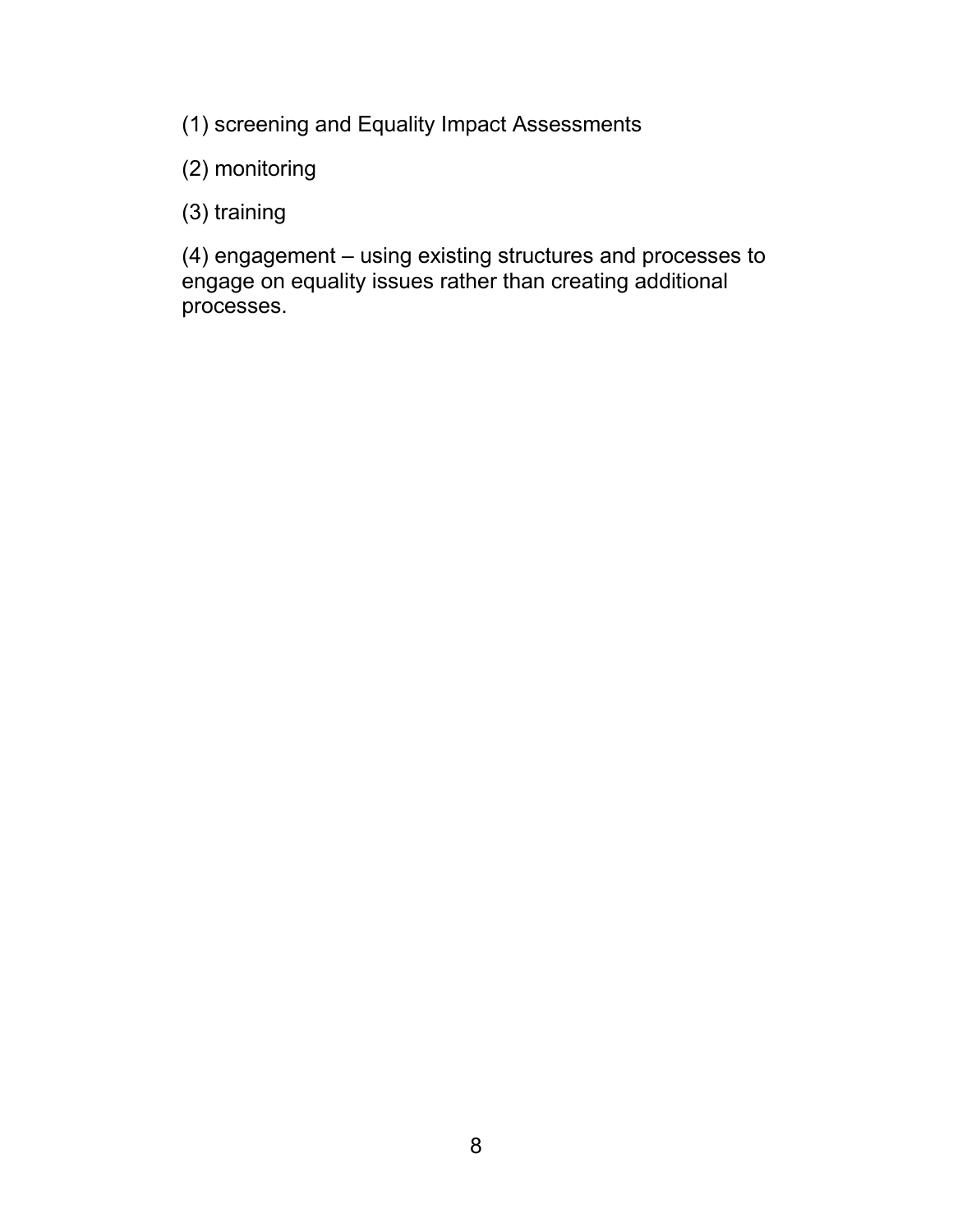# <span id="page-8-0"></span>**1. A general introductory statement specifying the purpose of the scheme and the public authority's commitment to the statutory duties.**

1a) To what extent were senior management involved in ensuring scheme compliance over the 5 year period and what further steps could be undertaken to ensure effective internal arrangements?

*Prompts – Identify any changes to arrangements for managing scheme implementation, and what were the lessons learnt in terms of enablers and impediments to monitoring scheme implementation?*

The Business Services Organisation's Equality Unit convenes the equality forum with representation from the BSO and client organisations. Throughout the five-year period the group met formally on a quarterly basis to share good practice in the implementation of Section 75 and to plan joint work. At a strategic level, the Equality Unit has represented the organisation on regional groups, such as the Equality and Human Rights Steering Group convened by the Department of Health, Social Services and Public Safety (DHSSPS).

Members of the Senior Management Team were involved in a number of ways:

- Annual progress reporting: scrutiny of progress and direction setting for the coming year.
- Considering and taking action on Equality Scheme issues brought to the team by the Equality Unit;
- Director level engagement with the Equality Commission at key points.

Senior managers played an important role by

- Contributing to annual progress reporting by identifying relevant initiatives in their area of responsibility;
- Undertaking quality assurance of quarterly equality screening reports

Over time, arrangements were changed in that a process was established to ensure regular review of equality screenings by each division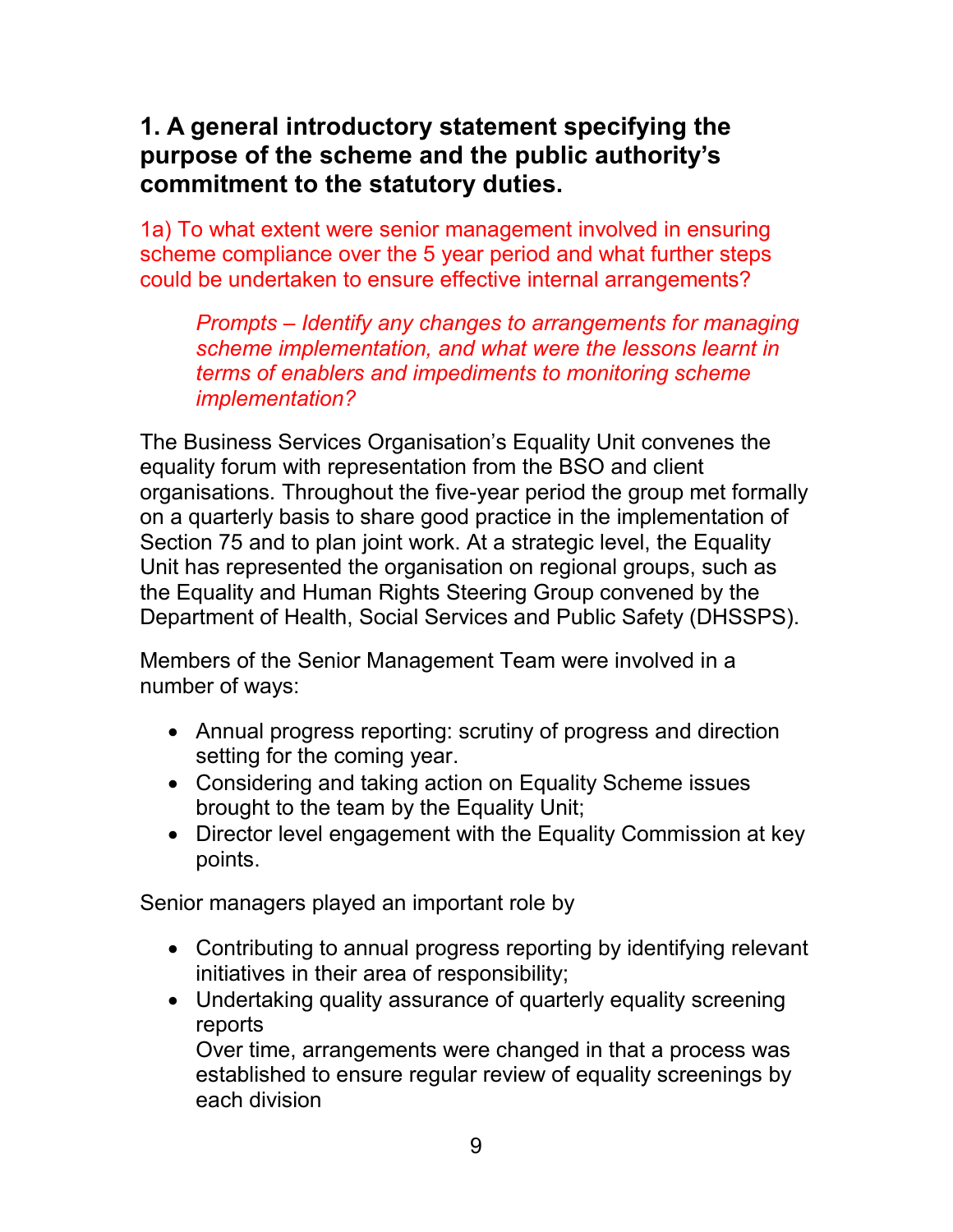- Ensuring training attendance of relevant staff
- scrutiny of equality screenings
- participation in internal forum or working groups.

## **Looking ahead**

The organisation will undertake the following steps to further ensure effective internal arrangements:

- Update and refresh training to senior managers and teams to further mainstream equality
- Review equality forum membership to ensure all service areas are represented and attend.
- Establish links with disability staff forum and other relevant staff fora.

1b) Outline annual **direct** expenditure of resources to ensure that the statutory duties were complied with, in terms of staff and money over the past 5 years, and comment on the extent that all necessary resources were allocated.

*Prompts – Identify costs related to equality unit staff, use of consultants, allocation of budgets to training/publications/ research, extent of in-year bids and/or reallocation of resources. What were the lessons learnt in terms of enablers and impediments to monitoring resourcing? What could the public authority do in future to ensure effective allocation and monitoring of necessary resources?*

The Business Services Organisation Equality Unit employs four members of staff, three at senior level and one administrator. The Unit provides support services to 11 HSC organisations in total. The following table specifies the amount the BSO contributed to the cost of the Unit over the past five years:

| Year    | <b>Expenditure</b> |
|---------|--------------------|
| 2011/12 | 33,701             |
| 2012/13 | 48.079             |
| 2013/14 | 47,982             |

Table 1: Expenditure on Equality Services 2011/12 - 2015/16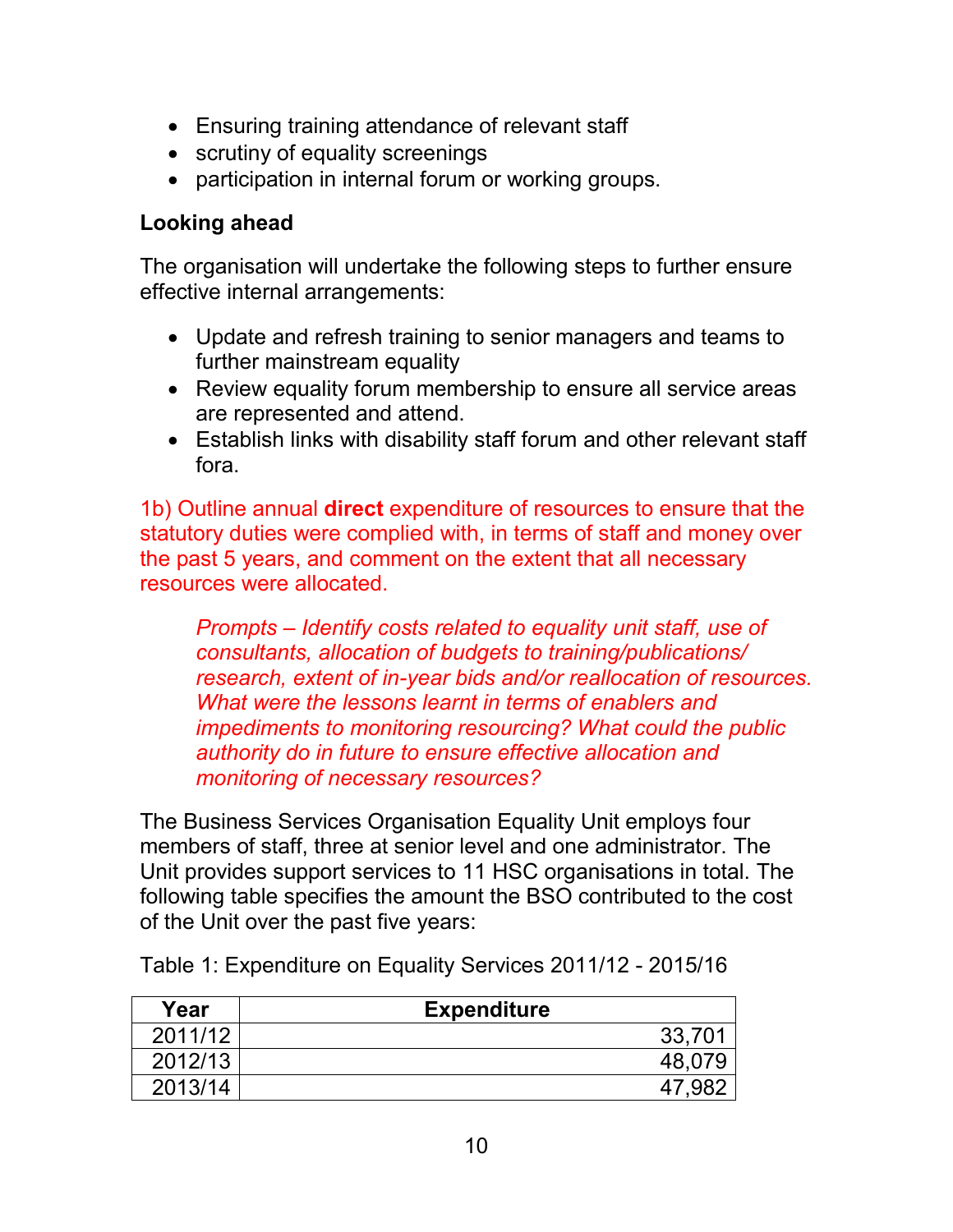| 2014/15 | 33,311   |
|---------|----------|
| 2015/16 | 38,371   |
| total   | £201,444 |

In addition, some expenditure on alternative formats and staff time of the organisation's nominated equality lead applies.

Overall, the partnership arrangements between the regional HSC organisations have produced significant economies of scale. Examples include the design and delivery of training and good practice initiatives, jointly for the organisations or holding two equality best practice conferences during the five year period.

Monitoring the allocation of resources on equality scheme implementation becomes more difficult the more successful mainstreaming is. This applies in particular to the monitoring of staff time, for instance the time spent on equality proofing policies as this becomes an integral part of the policy development process.

## <span id="page-10-0"></span>**2. An outline of how the public authority intends to assess its compliance with the Section 75 duties and for consulting on matters to which a duty under that section is likely to be relevant.**

2a) Outline impacts and outcomes (for the public authority and/or individuals from the nine equality categories) over the past five years and what further steps could be undertaken to build on these or address underreporting?

*Prompt – Were outcomes delivered for all of the nine equality categories? Were annual progress reports critically reviewed before or after submission to the Commission? What examples of good practice from other public authorities could be adopted?*

#### **Outcomes for individuals from the nine equality categories**

The following table provides an overview of key impacts and outcomes: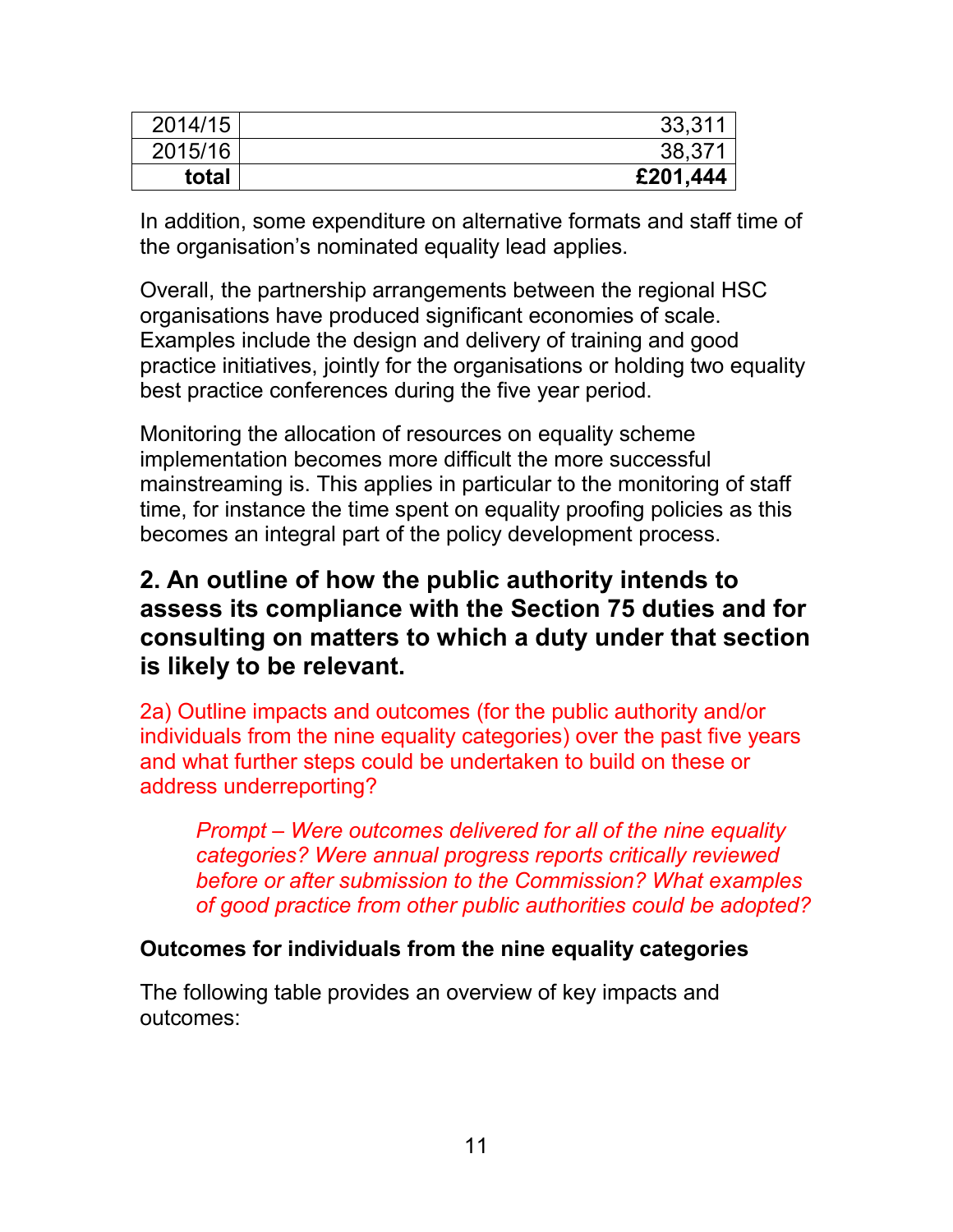Table 2: Key Activities 2011/12 – 2015/16

| <b>Business</b><br>Year | <b>Activity</b>                                                                                                                                                                                                                                                                                                                                                                                                                                                     |
|-------------------------|---------------------------------------------------------------------------------------------------------------------------------------------------------------------------------------------------------------------------------------------------------------------------------------------------------------------------------------------------------------------------------------------------------------------------------------------------------------------|
| $2011 - 12$             | <b>Within Family Practitioner Services work</b><br>progressed to improve accessibility to the FPS<br>Call Recall Service for Bowel Cancer Screening.<br>Particular emphasis was placed on sensory<br>impairment needs of service users. In addition<br>protocols have been developed for staff making<br>appointments and information has been shared<br>with staff on the contribution of The Big Word<br>Telephone Interpreting Service.<br><b>Age/Disability</b> |
|                         | Within Family Practitioner Services, Cancer<br>Screening Services, steps have been taken to<br>ensure communication and mobility access<br>needs are identified and recorded. This is to<br>ensure that Specialist Screening Services<br>Providers can make appropriate arrangement<br>when making appointments.<br><b>Age/Disability</b>                                                                                                                           |
|                         | As part of Service Level Agreements with partner<br>organisations Customer Care and Service<br>Improvement has put in place a commitment by<br>all BSO service providers to ensuring equality<br>duties are fulfilled. This applies to those partner<br>organisations that receive services from the<br><b>Equality Unit.</b><br><b>All Categories</b>                                                                                                              |
|                         | The BSO Equality Unit has led, on behalf of our<br>partner organisations, work in relation the<br>development of a draft accessible information<br>policy. This has been developed in partnership<br>with a range of individuals and groups and is<br>based on good practice advice and guidance<br>from elsewhere.                                                                                                                                                 |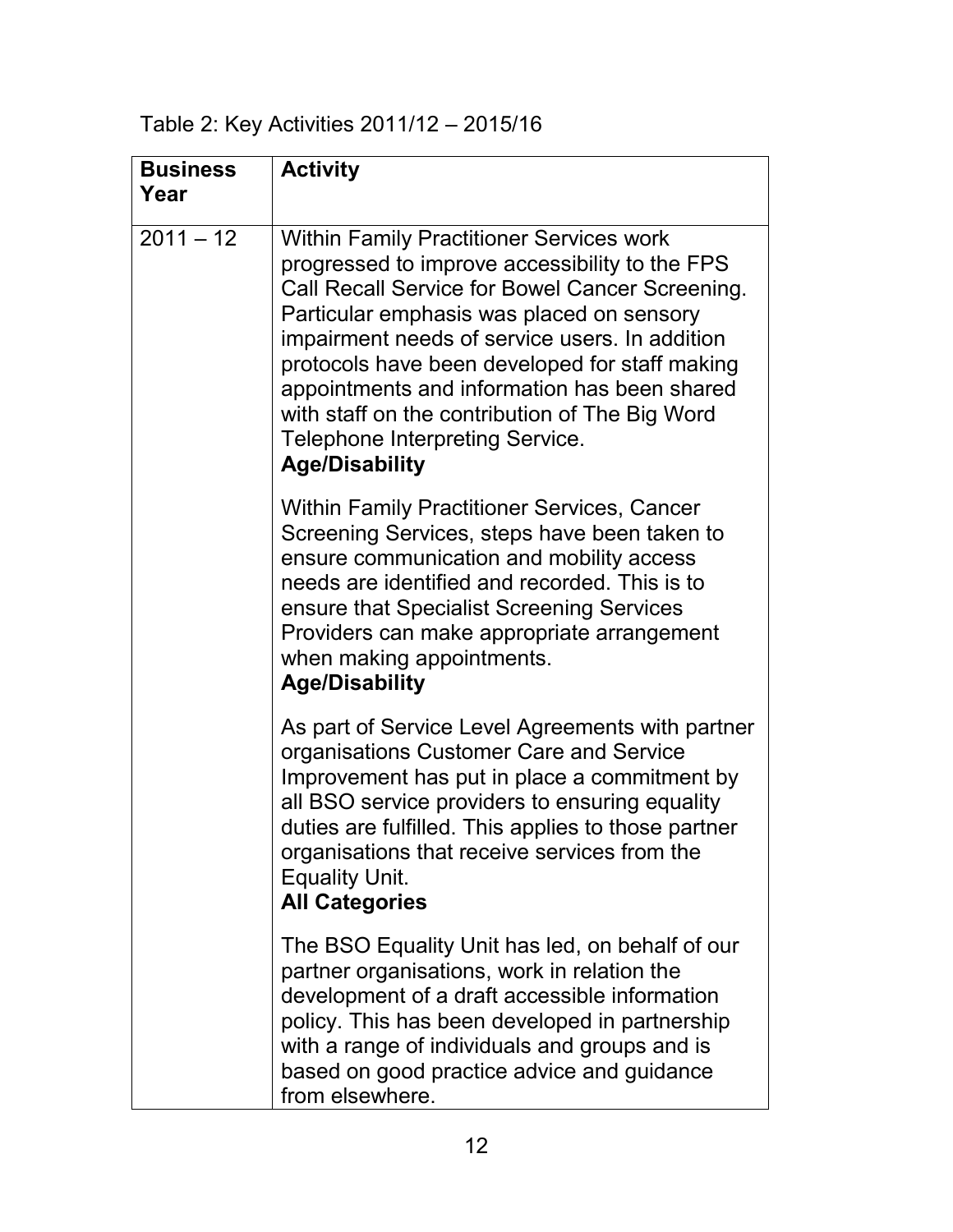| <b>Age/Disability/Ethnicity</b>                                                                                                                                                                                                                                             |
|-----------------------------------------------------------------------------------------------------------------------------------------------------------------------------------------------------------------------------------------------------------------------------|
| The BSO Equality Unit, as part of its support to<br>the BSO and other partner organisations has<br>ensured that the Equality and Human Rights<br>Information Bank on the BSO website is regularly<br>updated.<br><b>All Categories</b>                                      |
| Internal Audit has progressed the mainstreaming<br>of the equality duties through the inclusion of an<br>equality screening element within all relevant<br>audit plans.<br><b>All Categories</b>                                                                            |
| In December 2011 Senior Management Team<br>approved the use of a revised screening template<br>and associated guidance.<br><b>All Categories</b>                                                                                                                            |
| In March 2012 SMT approved the proposal to<br>introduce screening training as a mandatory<br>requirement for Directors and Assistant Directors<br>in the first instance.<br><b>All Categories</b>                                                                           |
| BSO participated in the roll-out of Bowel Cancer<br>Screening to all five Trust areas, which was<br>completed in January 2012, and assisted in the<br>planning of the extension of this service to<br>include people aged 71years from April 2012.<br><b>Age/Disability</b> |
| Within Pensions Branch Implementation of SMS<br>facility has resulted in approximately 300<br>pensioners now registered with the scheme.<br><b>Age/Disability</b>                                                                                                           |
| Recruitment materials, advertisement and<br>application pack for Public Appointments for the<br>new Research Ethics Committees have been                                                                                                                                    |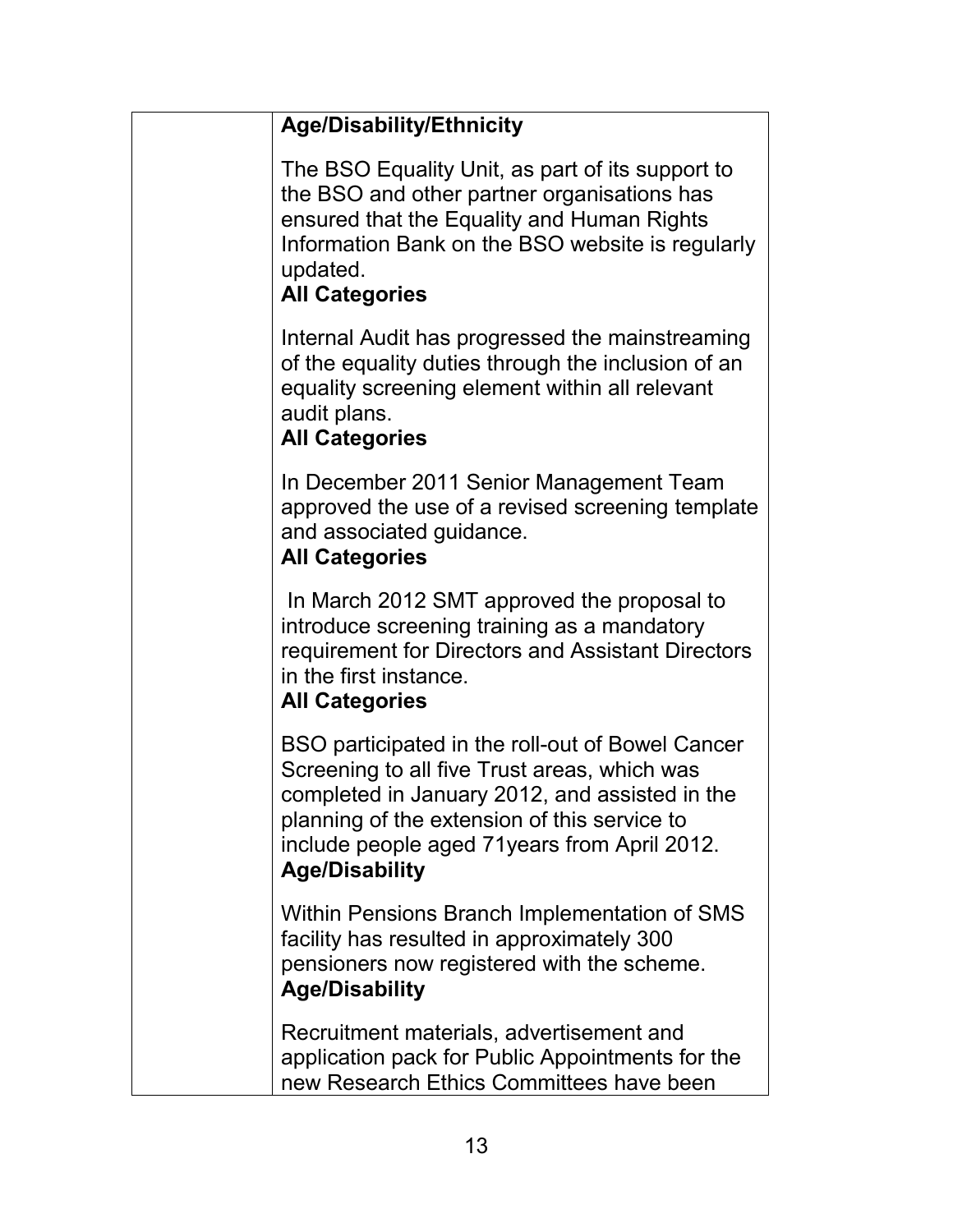|             | developed in accordance with equality duties.<br><b>All Categories</b>                                                                                                                                                                                                                                      |
|-------------|-------------------------------------------------------------------------------------------------------------------------------------------------------------------------------------------------------------------------------------------------------------------------------------------------------------|
|             | The Training Administration System (TAS) was<br>introduced in 2011-2012. This will help to<br>improve the information available on the uptake<br>of training by staff across the organisation<br>including Section 75 equality training.<br><b>All Categories</b>                                           |
|             | The Translink Travel Card scheme was<br>introduced in the BSO. Whilst targeted at all staff<br>those with disabilities who have no access to<br>other forms of transport are intended<br>beneficiaries.<br><b>Age/Disability</b>                                                                            |
|             | The BSO developed a Health and Wellbeing<br>Policy which is designed to improve all aspects of<br>staff health and wellbeing.<br><b>Disability</b>                                                                                                                                                          |
|             | The BSO has also participated in a HSC – wide<br>initiative led by the Public Health Agency to<br>improve the health and wellbeing of lesbian, gay,<br>bisexual and transgender people in the<br>workplace through the establishment of a<br>dedicated HSC staff forum.<br><b>Sexual Orientation/Gender</b> |
|             | Staff from the BSO Equality Unit were involved in<br>the development of a new eLearning resource on<br>creating more inclusive workplaces for lesbian,<br>gay, bisexual and transgender people.<br><b>Sexual Orientation/Gender</b>                                                                         |
| $2012 - 13$ | The Assistant Chief Legal Adviser has provided<br>10 social care procurement training sessions<br>over 2012/13. The issues covered include<br>Section 75, equality duties and relevance to<br>procurement of services. This training was                                                                    |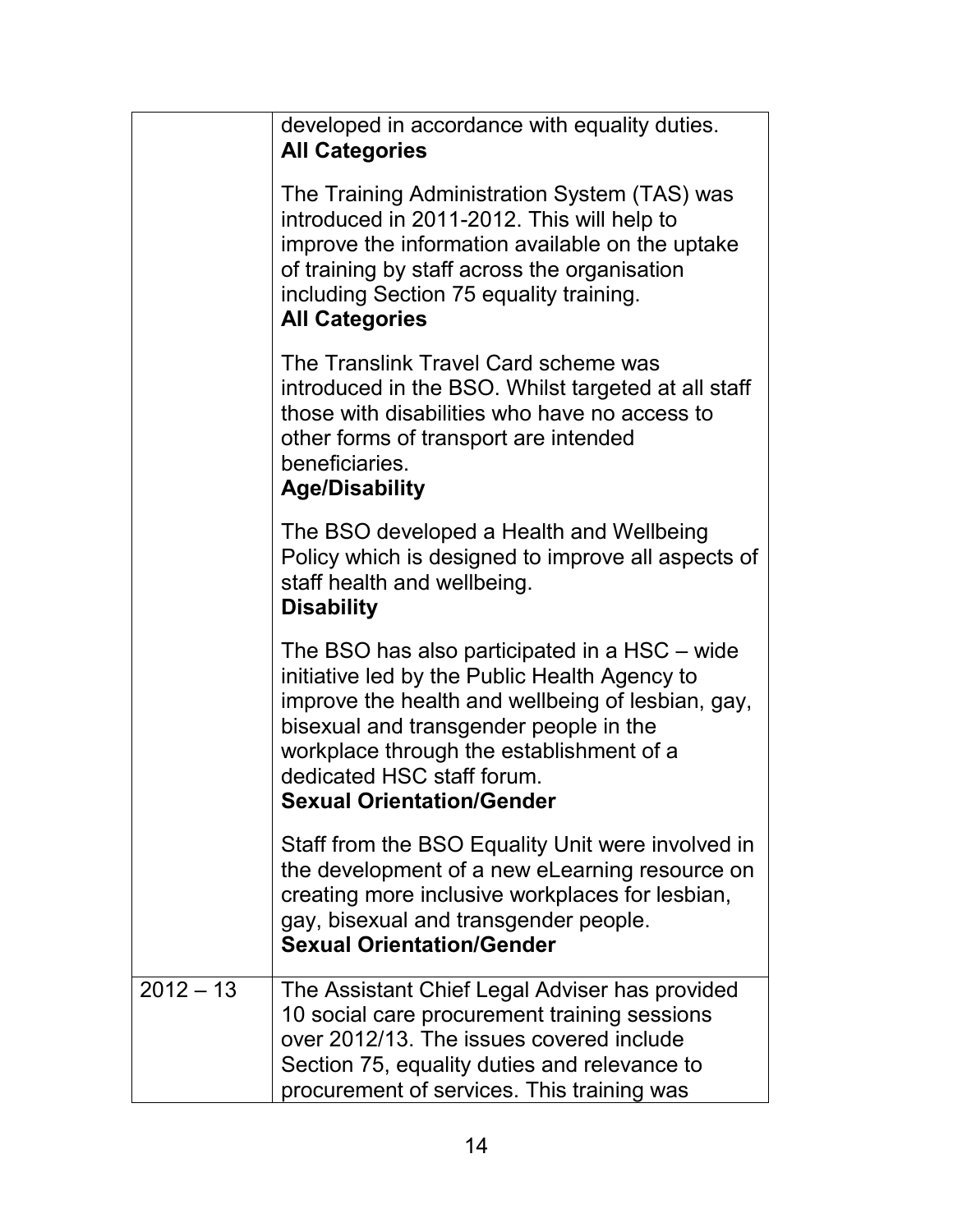|             | delivered to approximately 200 managers within<br>HSC in NI.<br><b>All Categories</b>                                                                                                                                                                                                                                                                                                                                                                                                           |
|-------------|-------------------------------------------------------------------------------------------------------------------------------------------------------------------------------------------------------------------------------------------------------------------------------------------------------------------------------------------------------------------------------------------------------------------------------------------------------------------------------------------------|
|             | Directorate of Legal Services has provided<br>significant training to relevant staff in the HSC<br>bodies in respect of the law relating to service<br>users, in particular children and vulnerable<br>adults, in the medical setting, social care and<br>mental health services. Such training focused on<br>relevant areas of law, such as Capacity and<br>Consent, Human Rights Act 1998, The Children<br>(NI) Order 1995 and The Mental Health (NI)<br>Order 1986.<br><b>Age/Disability</b> |
|             | HSC Pensions, the update of website allowed<br>improvement of accessibility by including<br>translate options and accessibility buttons.<br><b>Disability/Ethnicity</b>                                                                                                                                                                                                                                                                                                                         |
|             | Finance Directorate, through the implementation<br>of the HRPTS system on-line payslips have been<br>made available to all staff members from 7th<br>January 2013.<br><b>Disability/Age</b>                                                                                                                                                                                                                                                                                                     |
|             | BSO collect information from staff on<br>communication needs (in particular about visual<br>impairment) and have resulted in magnification of<br>payslip which is available to all staff members<br>with on-line payslip facility.<br><b>Disability</b>                                                                                                                                                                                                                                         |
| $2013 - 14$ | With regards to the provision of information, we<br>have made important progress with the<br>development of a new Accessible Formats<br>Policy. Equality Unit has developed key support<br>products for our staff.<br><b>Age/Disability/Ethnicity</b>                                                                                                                                                                                                                                           |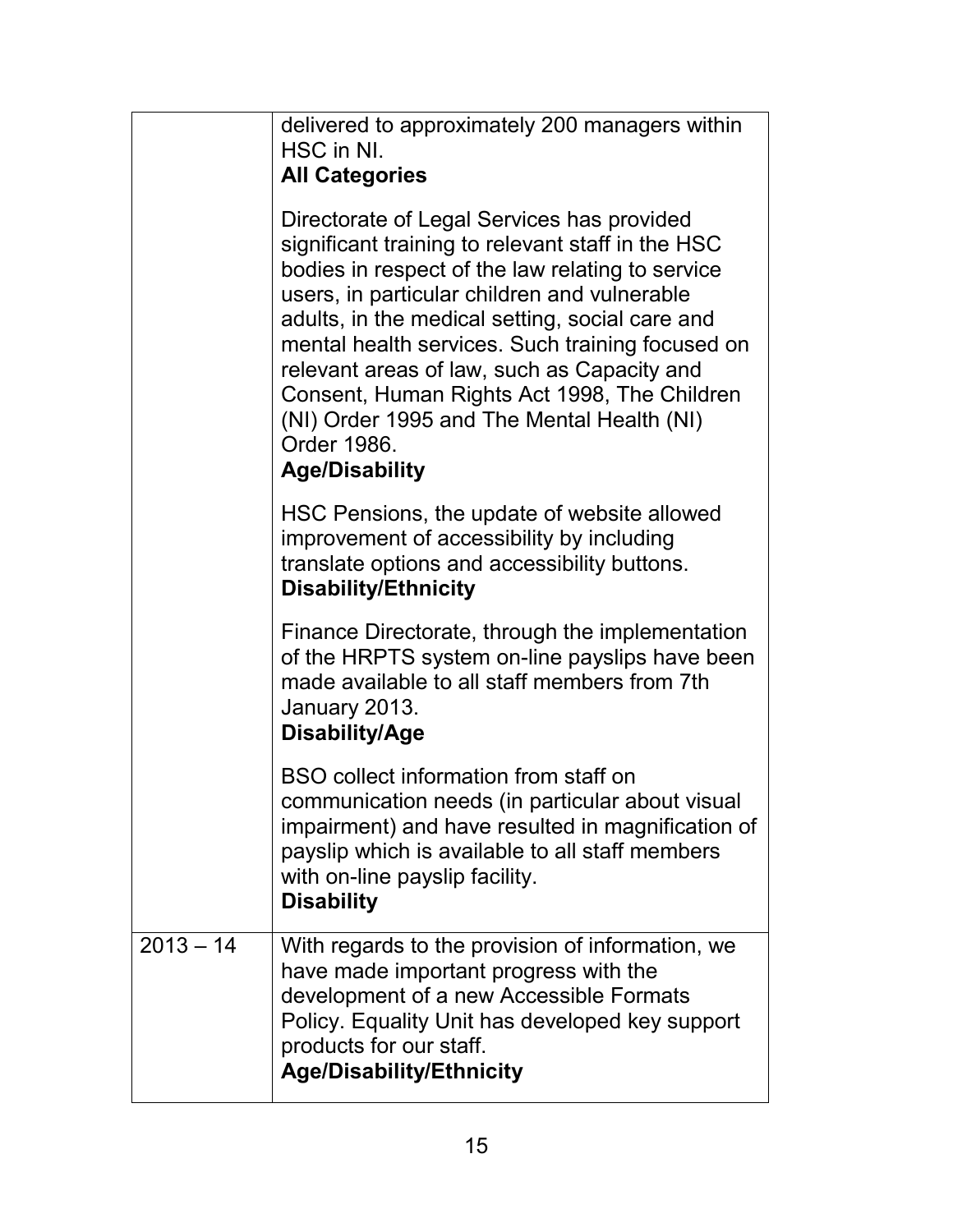| After much of our efforts were focused on the<br>development of our Disability Action Plan in the<br>previous year, this year we were able to turn to<br>delivering on it.<br><b>Disability</b>                                                                                                                                                                                                                             |
|-----------------------------------------------------------------------------------------------------------------------------------------------------------------------------------------------------------------------------------------------------------------------------------------------------------------------------------------------------------------------------------------------------------------------------|
| As the first in a series of awareness days, we<br>decided to focus on the issues faced by people<br>with epilepsy. We did so by promoting Purple<br>Day, the International Epilepsy Awareness Day,<br>in the workplace. It took place on 26th March.<br><b>Disability</b>                                                                                                                                                   |
| We also worked with the Health and Social Care<br>Board and other regional partners to explore<br>creating meaningful work placement<br>opportunities for people with disabilities. We<br>intend to offer six-months placements in our<br>organisation from 2014-15 onwards.<br><b>Disability</b>                                                                                                                           |
| We have also nominated a disability champion at<br>senior level.<br><b>Disability</b>                                                                                                                                                                                                                                                                                                                                       |
| Building on the learning from recent local<br>seminars on the needs and experiences of<br>transgender people in the workplace, the Equality<br>Unit commenced work with Human Resources<br>colleagues to explore the scope for the<br>development of a policy on transgender. In a first<br>step, this has involved reviewing good practice<br>materials and recommendations published on the<br>internet.<br><b>Gender</b> |
| During the year, the Equality Unit designed and<br>delivered a dedicated workshop for senior staff.<br>Its aim was to develop a refined understanding of<br>the EQIA process and its key challenges<br>compared with an in-depth screening.                                                                                                                                                                                 |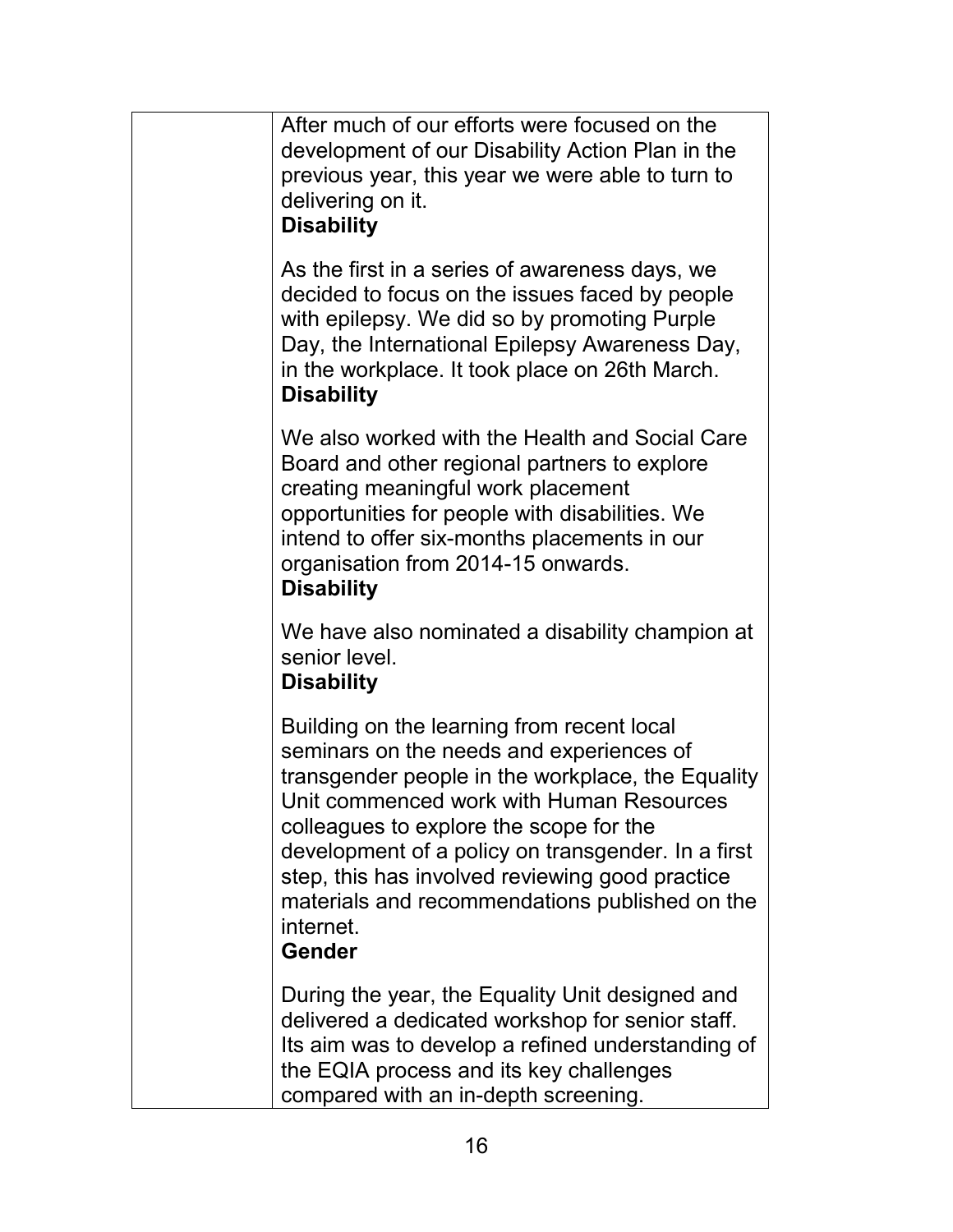| <b>All Categories</b>                                                                                                                                                                                                                                                                                                                                                  |
|------------------------------------------------------------------------------------------------------------------------------------------------------------------------------------------------------------------------------------------------------------------------------------------------------------------------------------------------------------------------|
| The Directorate of Legal Services has provided<br>training across the HSC Sector advising on many<br>different areas of law. Sessions during 2013/14<br>included guidance on Section 75, and training on<br><b>Equality in Social Care Procurement.</b><br><b>All Categories</b>                                                                                       |
| In addition, the Directorate has provided<br>significant training to relevant staff in the HSC<br>bodies in respect of the law relating to service<br>users, in particular children and vulnerable<br>adults, in the medical setting, social care and<br>mental health services.<br><b>Age/Disability</b>                                                              |
| All HSC Trusts now have access to Pensions<br>database via Employer Services. This service<br>allows the employer to view employee details and<br>carryout estimate calculations of benefits.<br>Age                                                                                                                                                                   |
| The new Human Resources, Payroll and Travel<br>System (HRPTS), implemented in the BSO in<br>2013, has improved reporting functionality which<br>enables better analyses of equality information<br>based on the Section 75 categories. The new<br>system has the facility for employees to maintain<br>and update their personal information.<br><b>All Categories</b> |
| The Leadership Centre and the Clinical<br>Education Centre have highlighted their<br>continued practice of                                                                                                                                                                                                                                                             |
| • engaging with our customers, service<br>users and commissioners on an ongoing<br>basis to ensure that our products and<br>interventions comply with their needs and<br>are fully compliant with our equality and                                                                                                                                                     |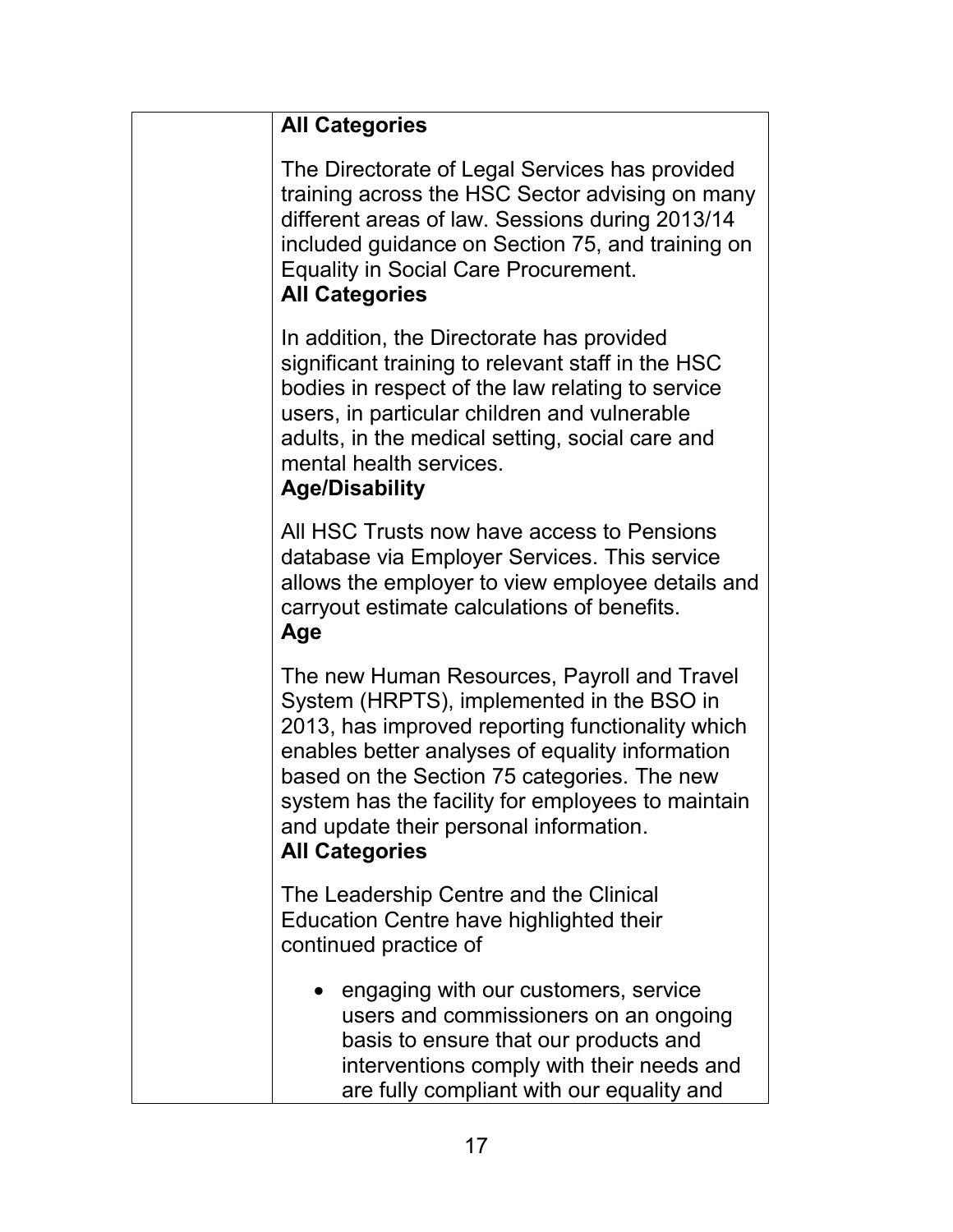|             | human rights obligations<br>asking our participants on training courses<br>to fill in an evaluation form which we then<br>analyse and respond as appropriate,<br>providing information in alternative/other<br>accessible formats upon request,<br>striving to improve our performance within<br>the context of a learner/commissioner<br>centred approach and also in a way that<br>meets all our equality and human rights<br>duties.<br><b>All categories</b> |
|-------------|------------------------------------------------------------------------------------------------------------------------------------------------------------------------------------------------------------------------------------------------------------------------------------------------------------------------------------------------------------------------------------------------------------------------------------------------------------------|
|             | The provision of teleconference facilities reduces<br>travel for people that may have difficulty in<br>accessing transport.<br><b>Disability</b>                                                                                                                                                                                                                                                                                                                 |
|             | Teleconference meetings have been replaced by<br>email meetings for a research ethics committee<br>member with hearing impairment.<br><b>Disability</b>                                                                                                                                                                                                                                                                                                          |
| $2014 - 15$ | <b>Pensions</b><br>• Engagement with University of Third Age to<br>gain an insight to the challenges faced by<br>people of the retired community particularly<br>how these customers feel about the increased<br>use of technology in our communications.<br>Age                                                                                                                                                                                                 |
|             | • training for staff on how to identify, discuss and<br>begin to develop skills and techniques for<br>managing those under stress and also how to<br>identify how to spot stress in others and how to<br>support them.<br><b>Disability</b>                                                                                                                                                                                                                      |
|             | • We have authorised alternative work patterns<br>to staff so that they can achieve a better work                                                                                                                                                                                                                                                                                                                                                                |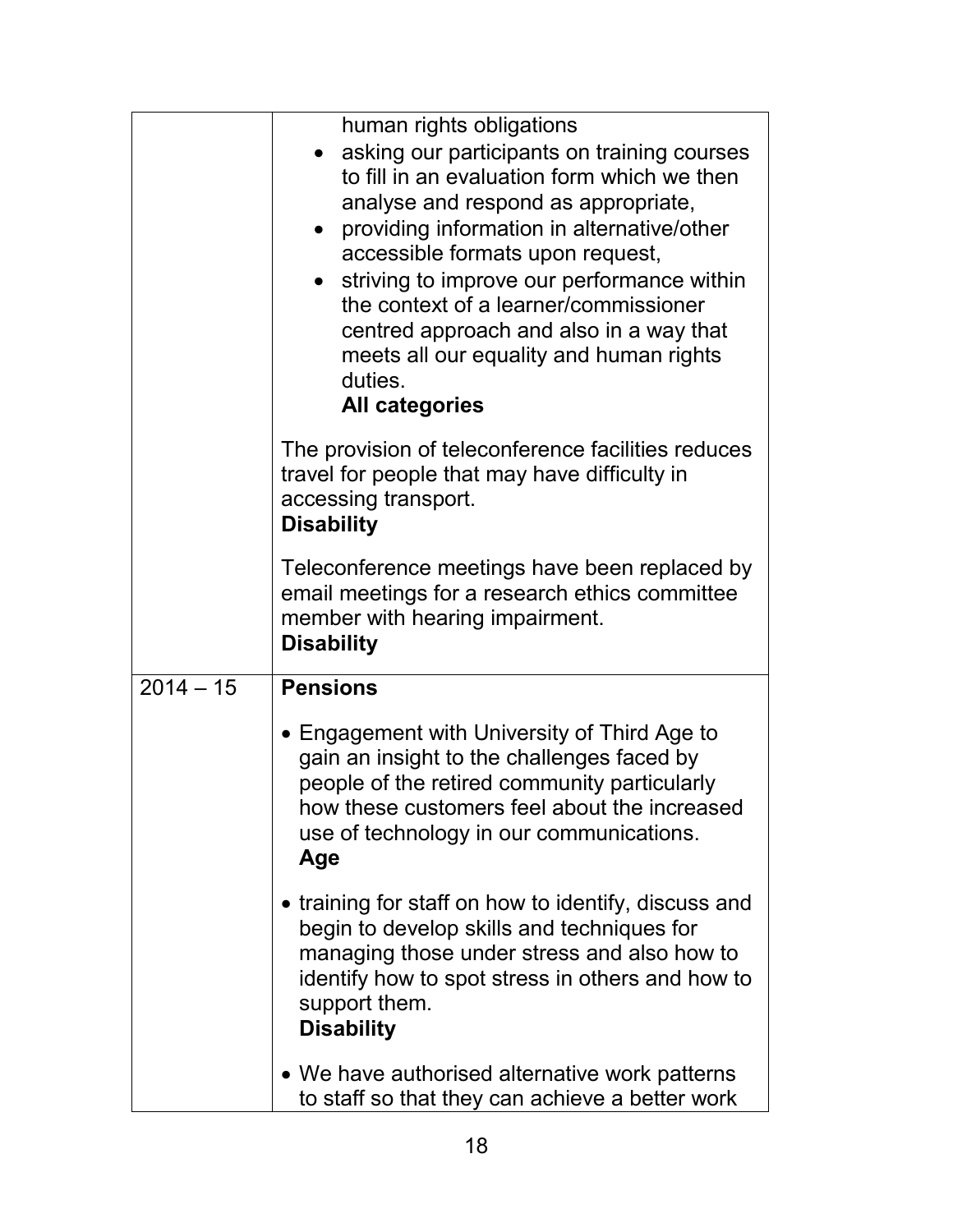| life balance. Staff now more satisfied in work<br>and report a positive change to their work life<br>balance.<br><b>Disability/Dependants/Gender</b>                                                                                                                                       |
|--------------------------------------------------------------------------------------------------------------------------------------------------------------------------------------------------------------------------------------------------------------------------------------------|
| <b>Human Resources</b>                                                                                                                                                                                                                                                                     |
| • Physical activity support (corporate gym<br>membership, cycle to work, health fairs) – while<br>all age groups will benefit as such, older people<br>may experience positive impacts in particular<br>as to the opportunity to retain their health and<br>wellbeing<br><b>Disability</b> |
| • Mental Health First Aid, Personal Resilience<br>and Mindful Manager courses for all staff -<br>particular benefits for staff who may experience<br>stress as a result of life events such as<br>bereavement, separation, or divorce<br><b>Disability/Marital Status</b>                  |
| • Physical activity support, Mental Health First<br>Aid, Personal Resilience and Mindful Manager<br>courses for all staff – particular benefits for staff<br>who experience some forms of mental ill health.<br><b>Disability</b>                                                          |
| • Mental Health First Aid, Personal Resilience<br>and Mindful Manager courses for all staff -<br>particular benefits for staff who may experience<br>stress as a result of caring responsibilities for<br>young and old dependants.<br><b>Disability/Dependants</b>                        |
| <b>Information Technology Services</b>                                                                                                                                                                                                                                                     |
| The eNISAT system continues to be rolled out.<br>Whilst screening for older people, it also helps                                                                                                                                                                                          |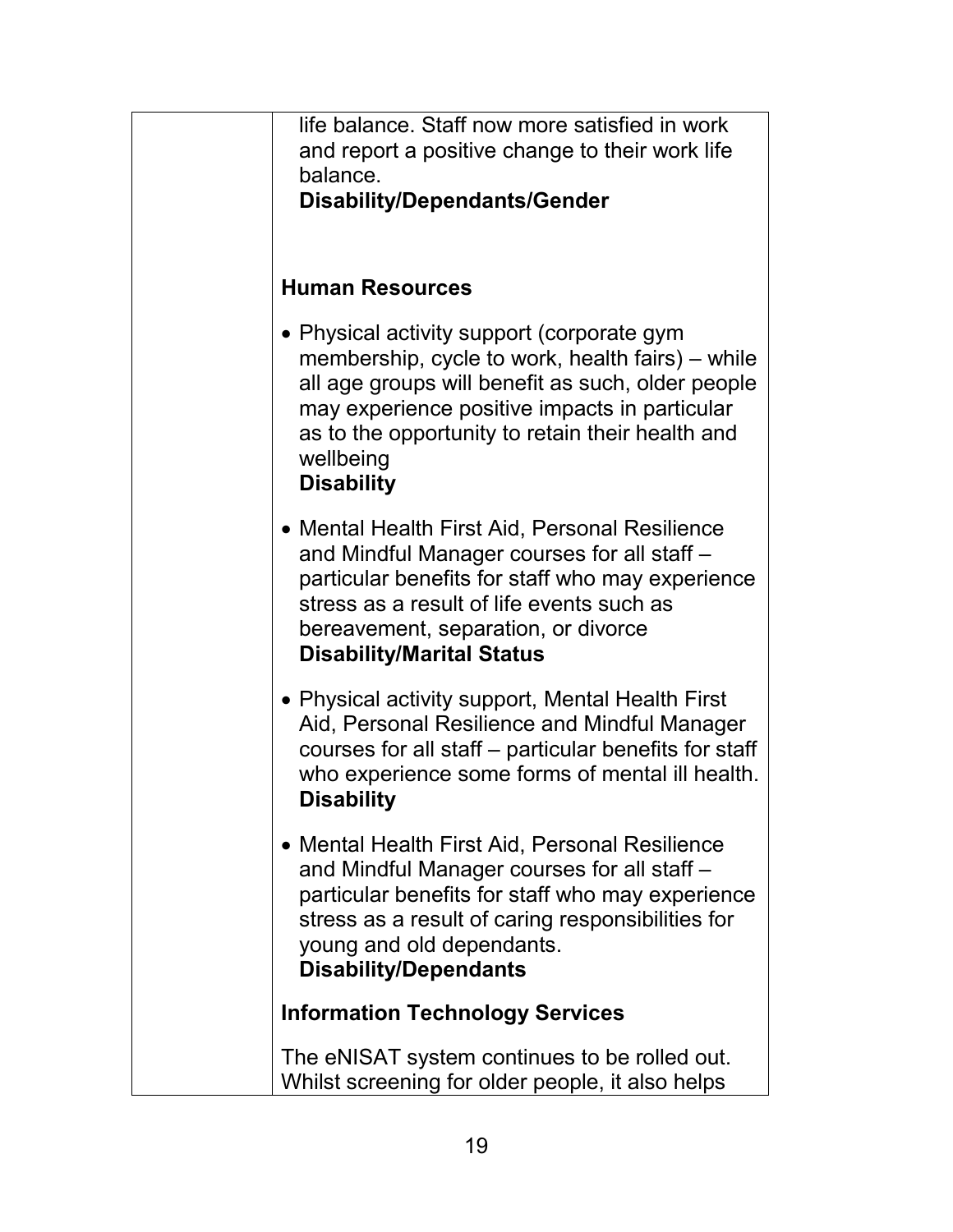|             | identify service users with disabilities.<br><b>Age/Disability</b><br>• In order to enable Mental Health information to<br>be brought into the Electronic Care Record<br>several meetings were held with a number of<br>the key stakeholders - Bamford Monitoring<br>Group, Patient and Client Council & PAC. As<br>part of the Patient and Client Council<br>engagement, service users were involved and<br>were given details of the proposal and provided<br>comments.<br><b>Disability</b><br><b>Clinical Education Centre</b> |
|-------------|------------------------------------------------------------------------------------------------------------------------------------------------------------------------------------------------------------------------------------------------------------------------------------------------------------------------------------------------------------------------------------------------------------------------------------------------------------------------------------------------------------------------------------|
|             | • A wheelchair was purchased to provide access<br>to classrooms for service users / clients /<br>participants with mobility issues<br><b>Disability</b>                                                                                                                                                                                                                                                                                                                                                                            |
| $2015 - 16$ | The BSO participated in the HSC Disability<br>Placement Scheme offering 11 placements<br>across the BSO.<br><b>Disability</b>                                                                                                                                                                                                                                                                                                                                                                                                      |
|             | We continue to promote positive attitudes<br>towards disabled people through the facilitation<br>and promotion of disability awareness days. Two<br>days were organised in 2015-16, the first on<br>deafness and hearing loss and the second on<br>learning disability. Community and voluntary<br>sector colleagues participated in both days and<br>staff were encouraged to attend.<br><b>Disability</b>                                                                                                                        |
|             | The BSO Equality Unit, in partnership with HSCB<br>colleagues led the development and<br>establishment of the HSC Disability Staff Forum                                                                                                                                                                                                                                                                                                                                                                                           |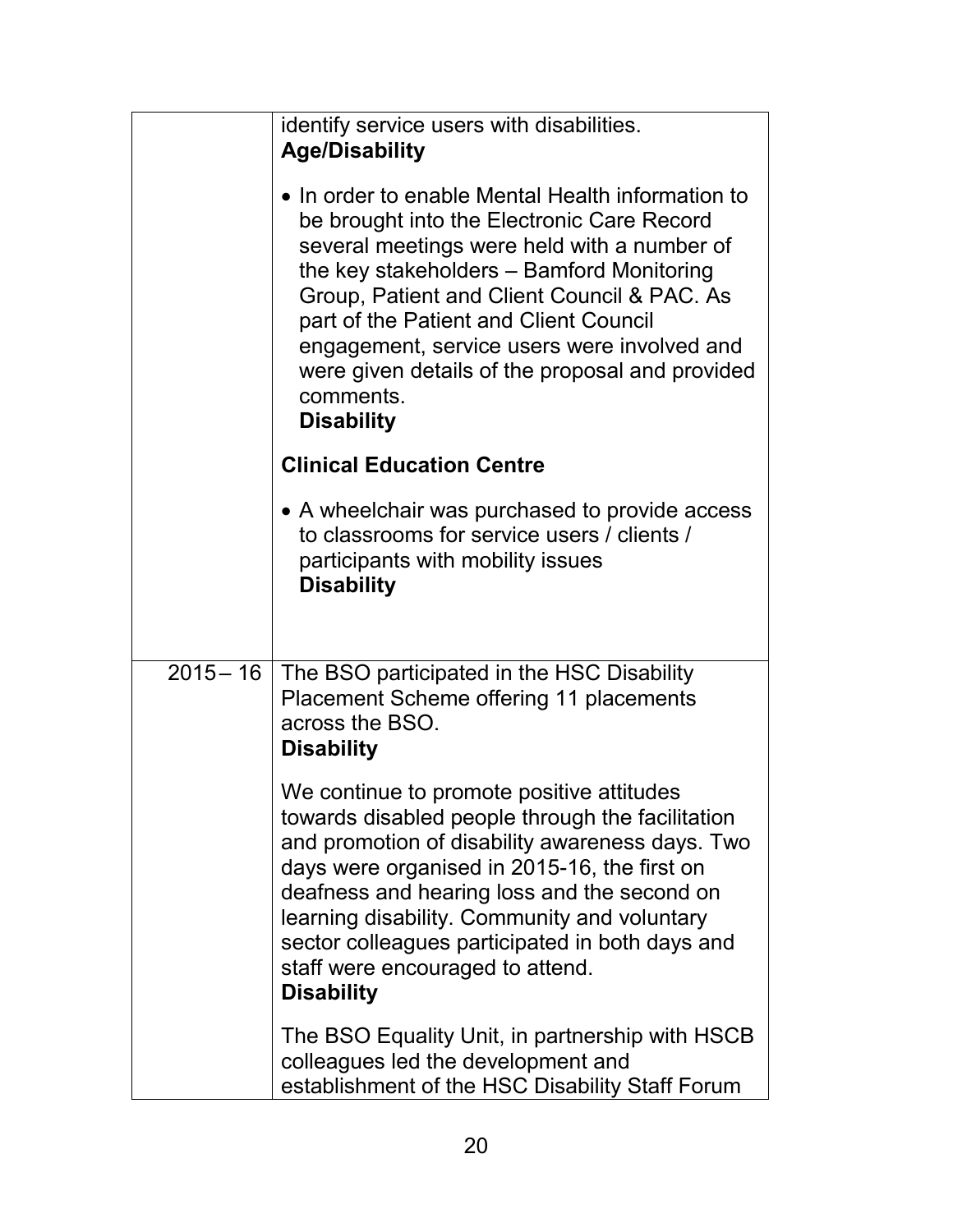| which supports and enables staff across HSC.<br><b>Disability</b>                                                                                                                                 |
|---------------------------------------------------------------------------------------------------------------------------------------------------------------------------------------------------|
| We adopted a Good Relations Statement in<br>partnership with 10 HSC regional agencies. We<br>will consider how this statement informs our<br>work.<br><b>Religion/Political Opinion/Ethnicity</b> |
| We undertook an equal pay audit.<br><b>Gender</b>                                                                                                                                                 |

Based on the analysis of the information in the table, the organisation recognises that fewer outcomes have been achieved for the following groups:

- Sexual Orientation
- Dependants
- Religion.

Thus, the organisation will endeavour to explore further the particular needs of these groups in relation to both employment and services and what additional action could be taken to address these.

- Sexual Orientation
	- o Participating in the Diversity Champion programme on LGB & Trans equality.
- Religion
	- o We will explore how the Good Relations Statement will inform our business planning and corporate communications.
- Gender
	- o Promote and advance gender equality, including on career progression and the provision of breastfeeding facilities in the BSO.
	- o Participating in the Diversity Champion programme on LGB & Trans equality.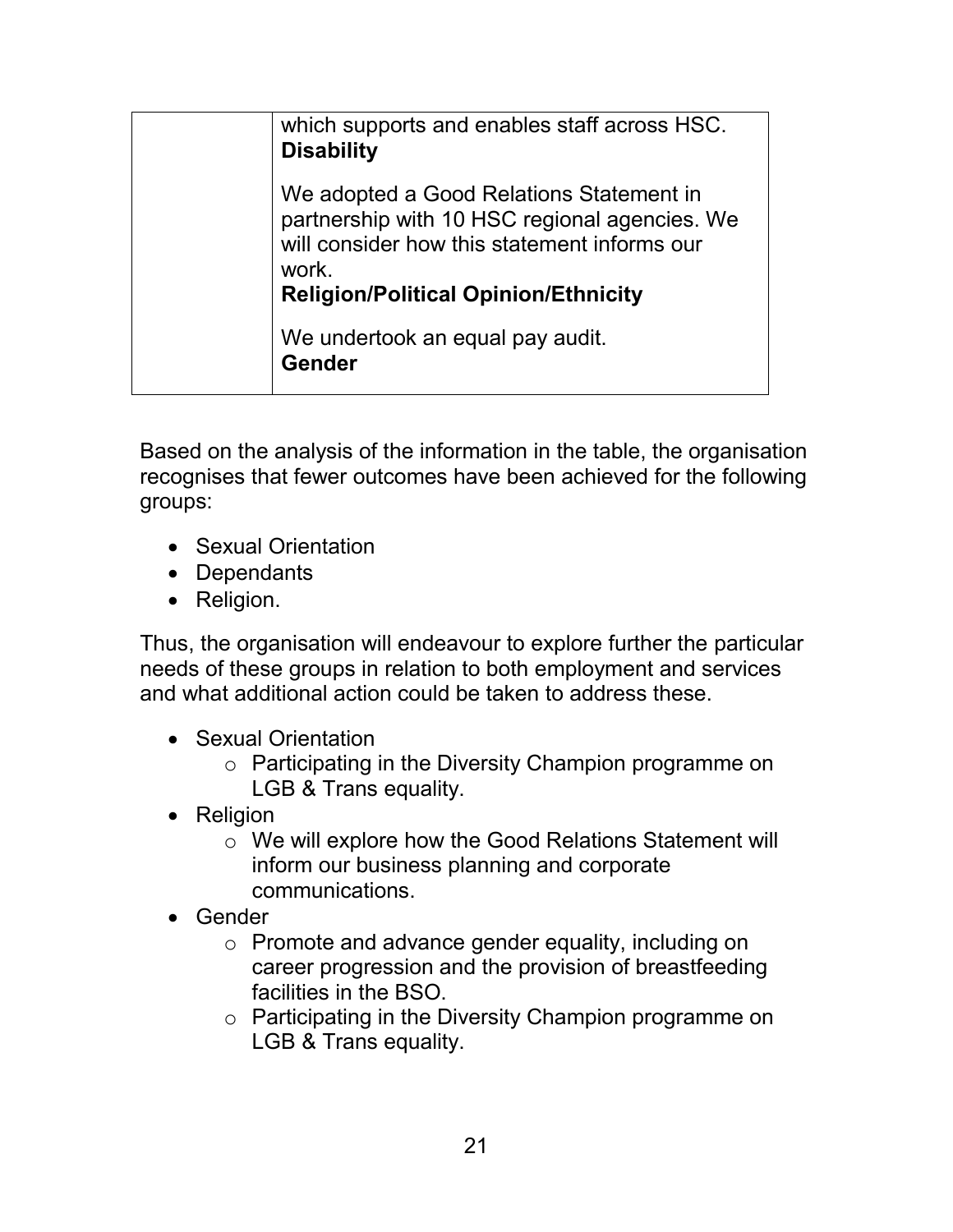## **Outcomes for the Public Authority**

The Business Services Organisation's activities to deliver on the Section 75 commitments have also produced benefits for the organisation itself.

- Relationships with the voluntary sector have been developed beyond existing contacts. This has served to gain greater insights into the needs and experiences of diverse service users. Likewise, it has provided the organisation with an opportunity to impart further information on its role and activities with regards to health and social care in Northern Ireland.
- Staff awareness on autism issues was enhanced through provision of training as part of the delivery on work placements for people with a disability.

2b) Outline the number of equality scheme related consultation exercises undertaken by your authority over the past five years. Set out the number and percentage related to screening exercises and to EQIAs and indicate the extent that your scheme helped you to engage with external stakeholders?

*Prompt – Identify your authority's most and least successful means of consultation in relation to s75 categories. Why were some means of consultation more or less successful in relation to particular equality categories?* 

Over the past five years, the Business Services Organisation carried out two consultation exercises that were directly related to the Equality Scheme. One of these related to an equality screening.

All screenings that the Business Services Organisation published in this period were included in quarterly equality and human rights screening reports, collated on our behalf by the Equality Unit. These were issued to consultees with the invitation to comment.

The Equality Scheme contributed to both widening and strengthening our efforts to engage and consult: the maintenance of a Section 75 master consultation list helped us to include further groups in any mainstream policy consultations. Likewise, screenings and EQIAs contributed to identifying particular groupings for engagement.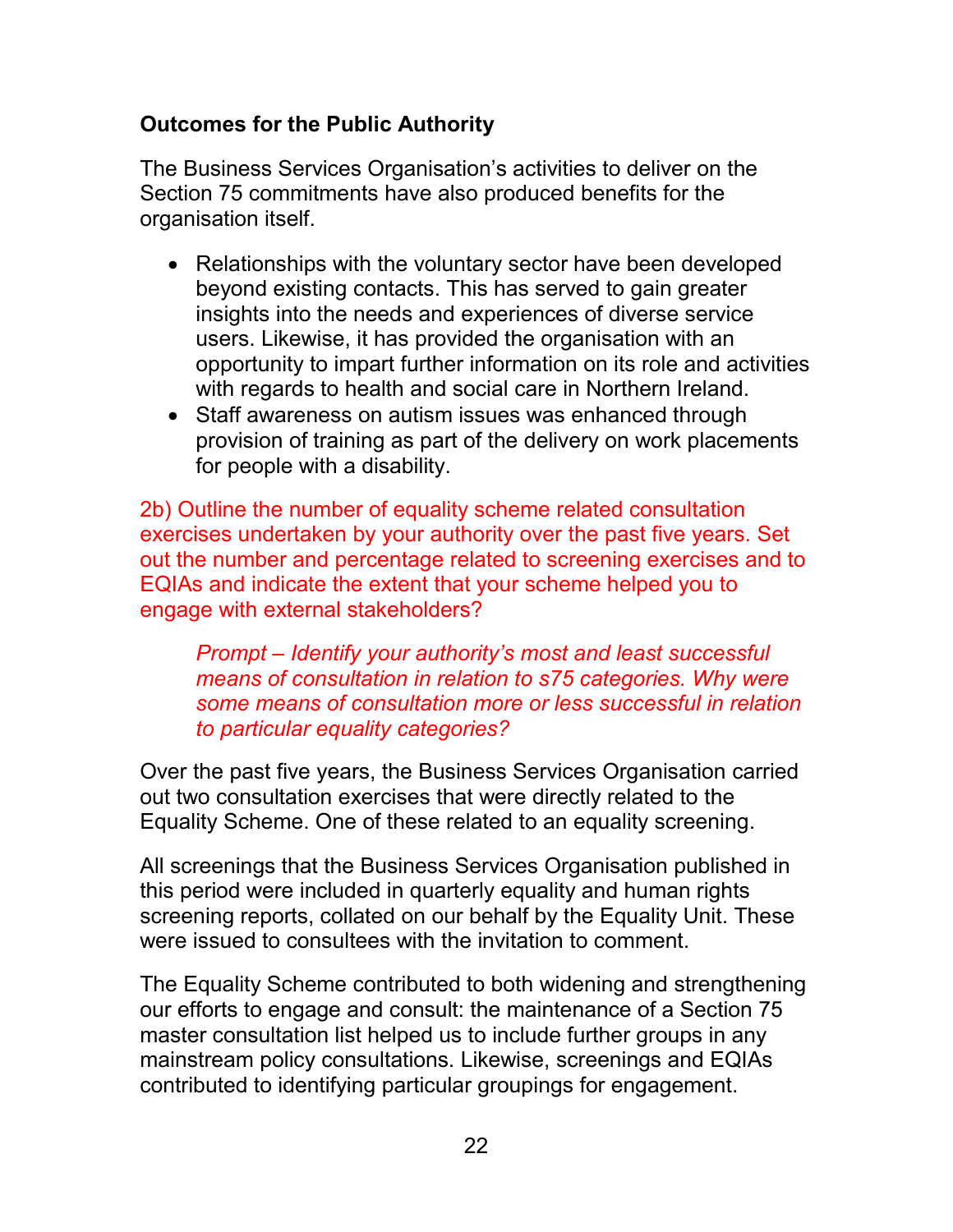Face-to-face engagement continues to be particularly effective both in eliciting views and in building relationships with those impacted by what we do.

More recently, the organisation has drawn on social media to offer young people in particular new ways of engaging with us. This has allowed us to reach a wider range of people, particularly around our counter fraud and probity work.

2c) Indicate if your list of consultees was amended during the 5 year period and what further steps could be taken to develop your level of engagement and consultation?

*Prompt - Outline the extent your authority did or did not move away from formal consultation and on what criteria was any such consultation targeted? To what extent were requests to be included and/or objections from those not included in the consultation process received and how were these addressed?*

Over the five-year period, the consultation list was updated on a quarterly basis following the issuing of screening reports. Moreover, any requests by consultees to be added to or taken off the list were acted upon. In addition, new emerging groups were added to the list on a regular basis.

As indicated in the previous section, overall, the organisation moved towards focused engagement to add to inclusive formal consultation.

Looking ahead, both the organisation and consultees would benefit from the tighter integration of equality matters into mainstream engagement structures and exercises rather than being undertaken as stand-alone exercises.

2d) To what extent did your authority consult directly with directly affected individuals as well as with representative groups, particularly in relation to young people and those with learning disabilities, and was this sufficient?

*Prompt – How effective was your authority at providing feedback to consultees as a result of consultation exercises? What were the lessons learnt in terms of enablers and impediments to*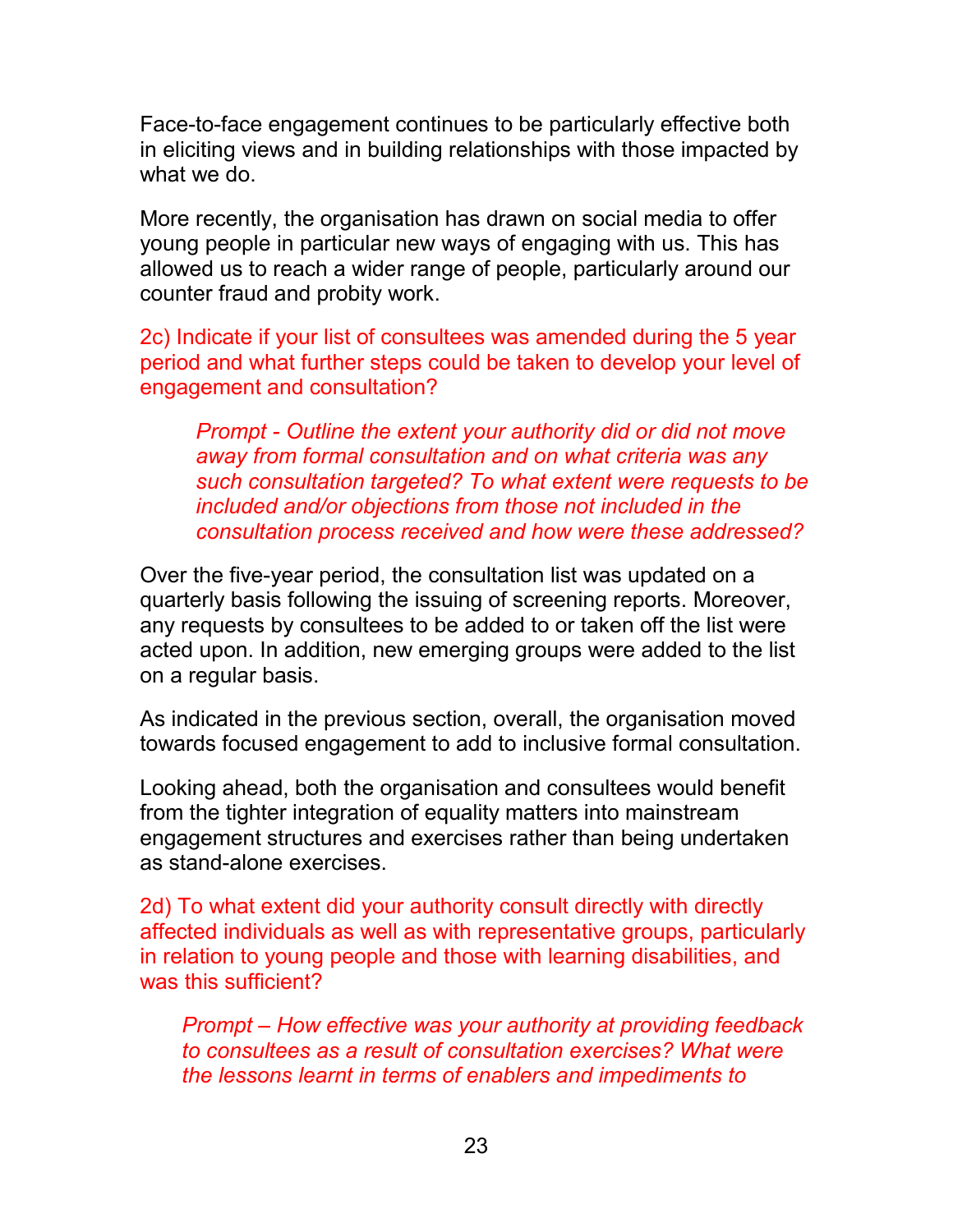*consulting directly with affected individuals? What could your authority do in future to provide effective consultee feedback?*

With regards to decisions and policies impacting on staff, the organisation undertook engagement and consultation with targeted staff across the following policies:

- Employment Equality of Opportunity Policy
- Code of Conduct
- Working Well Together
- Grievance
- Disciplinary
- Capability/Competence
- Eye Care/Test Guidelines
- Domestic Abuse
- Drugs, Alcohol and Substance Abuse Policy
- Post Entry Training
- Attendance at Work
- Leave Pack
- Social Media Policy
- Harassment Policy
- Family Pack
- Zero Tolerance Policy
- Health & Wellbeing
- Stress & Mental Health Guidelines
- Secondment Guidelines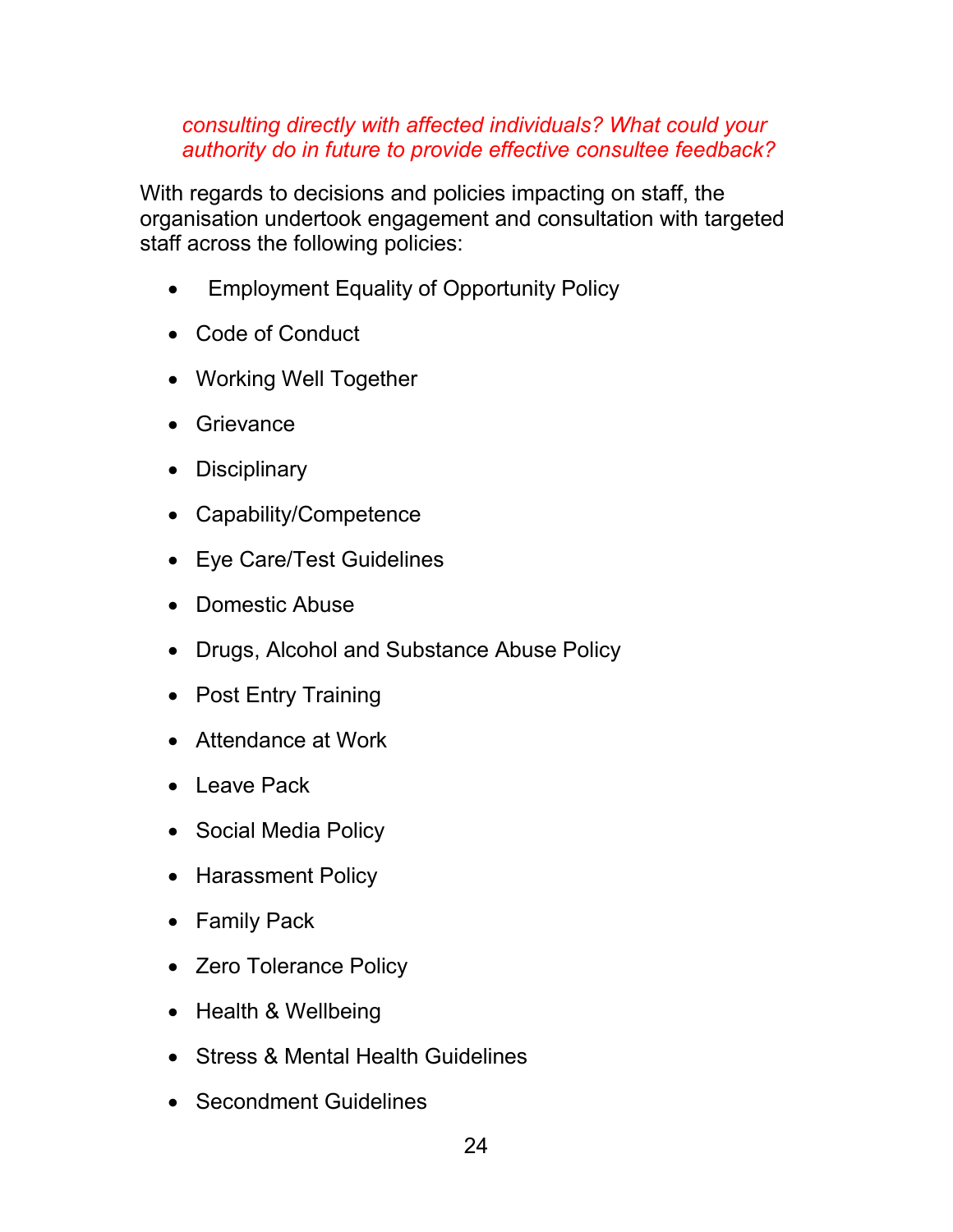• Recruitment and Selection

In relation to policies and decisions impacting on service users, the organisation engaged with representative organisations, such as Carers NI and the Indian Community in relation to the Access to Healthcare project and RNIB as regards Family Practitioner Services.

Furthermore the organisation, facilitated by BSO Equality Unit, undertook direct engagement with a range of representative groups and individuals to inform the development of a Regional HSC Transgender Policy as well as the Accessible Formats Policy.

The organisation followed a robust process for providing feedback to consultees after the completion of consultation exercises. All those who provided comments during the consultation phase were issued the final report. In these, all comments were addressed. For any suggestions that the organisation did not take forward, a rationale was provided.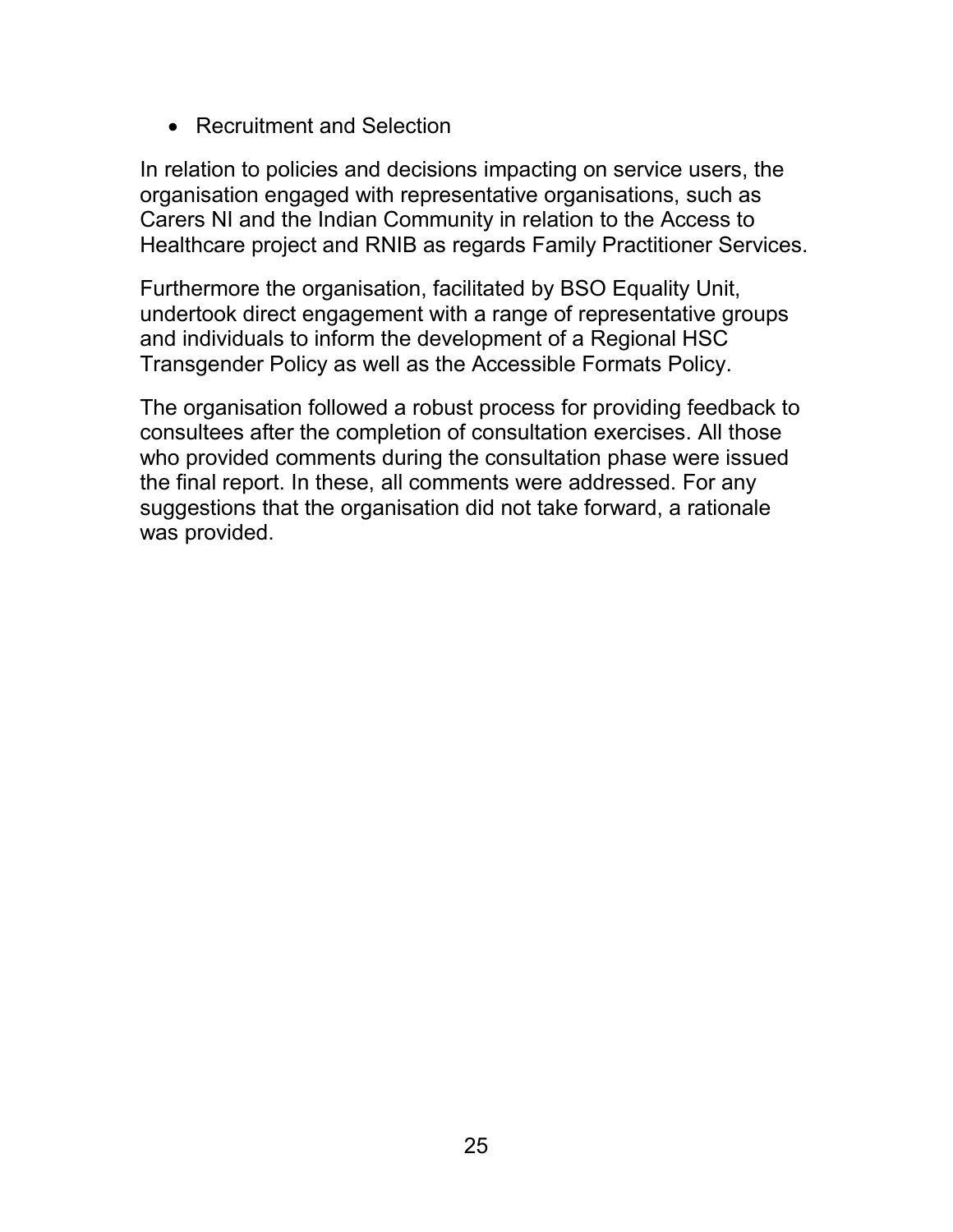## <span id="page-25-0"></span>**3. The authority's arrangements for assessing and consulting on the impact of policies adopted or proposed to be adopted on the promotion of equality of opportunity.**

3a) Outline and discuss the number of policies your authority subjected to screening over the past five years, setting out the number and percentage of 'policies screened in' on the basis of equality considerations and the percentage 'screened in' on the basis of the good relations duty.

*Prompt - What were the lessons learnt in terms of enablers and impediments to screening in terms of, screening criteria and priority factors? Are there any other criteria which could usefully be included? What lessons are there regarding responsibility for screening at regional level and subsequent screening of local policy? What could your authority do in future to ensure effective screening arrangements? Set out in an appendix a list of all policies screened out during scheme implementation.*

Over the five year period, the organisation screened a total of 25 policies. Table 3 below provides further details.

| Name of<br>Organisation                                         | $2011 -$<br>2012        | 2012-<br>2013 | 2013-<br>2014  | 2014-<br>2015  | 2015<br>(Q1) | <b>Total</b> |
|-----------------------------------------------------------------|-------------------------|---------------|----------------|----------------|--------------|--------------|
| Total no of<br>policies                                         | 3                       | 9             | $\overline{0}$ | $\overline{7}$ | 6            | 25           |
| Screening<br>Decision 1<br>(screened in)                        | $0(0\%)$                | $0(0\%)$      |                | $0(0\%)$       | $0(0\%)$     | $0(0\%)$     |
| Screening<br>Decision 2<br>(screened out<br>with<br>mitigation) | $\overline{2}$<br>(67%) | 7(78%)        |                | 5<br>(71%)     | 4(67%)       | 18<br>(72%)  |

Table 3: Policies screened and screening decision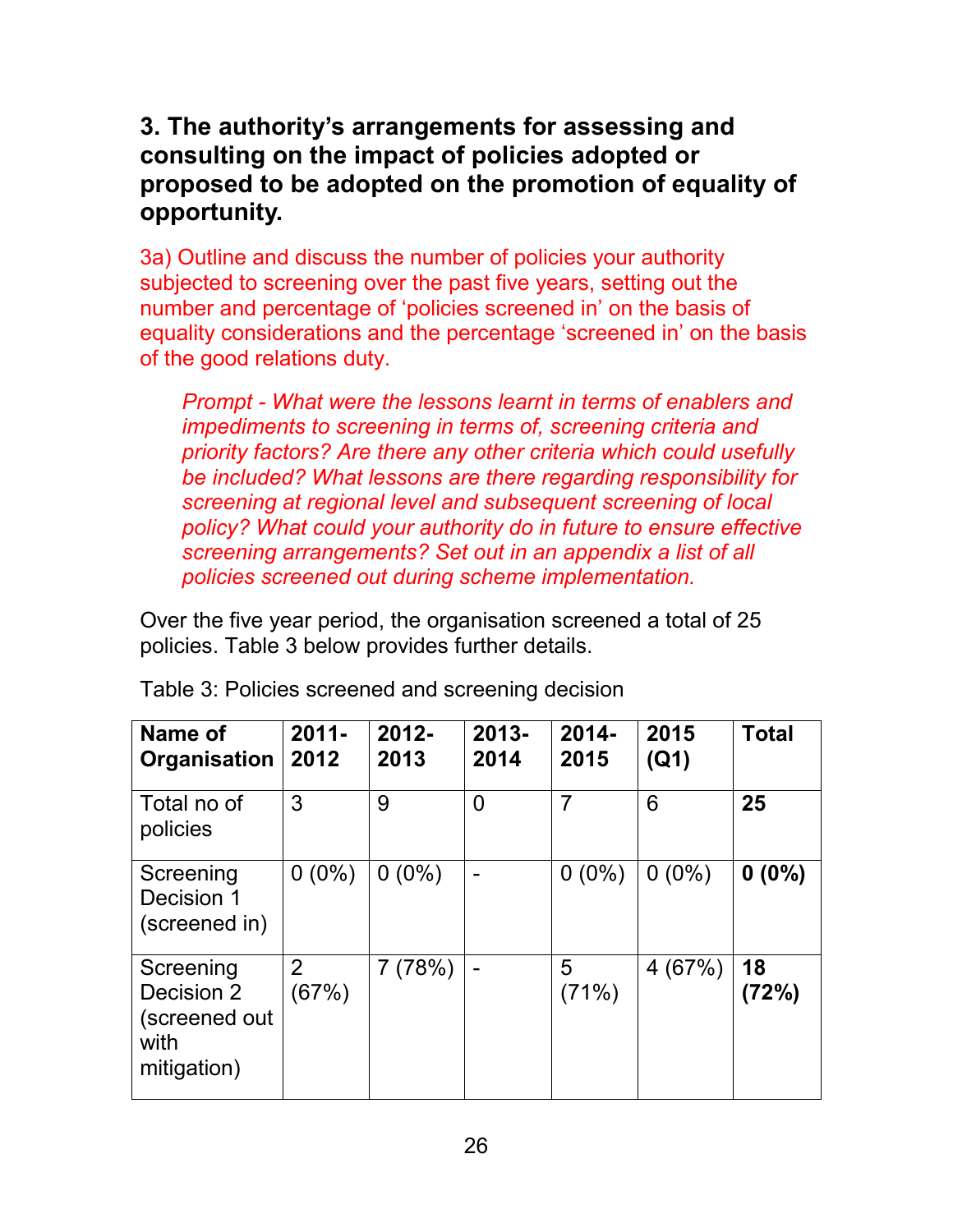| Screening<br>Decision 3<br>(screened out<br>without | (33%) | 2(22%) | - | (29%) | 2(33%) | (28%) |
|-----------------------------------------------------|-------|--------|---|-------|--------|-------|
| mitigation)                                         |       |        |   |       |        |       |

All these policies can be viewed on the joint screening website, facilitated by the BSO Equality Unit:

<http://www.hscbusiness.hscni.net/services/2166.htm> and will be provided as hard copy on request.

The organisation did not screen in any policies on the basis of the good relations duty.

As the above table indicates, the organisation has progressed during the five year period in relation to the screening of policies and decisions.

Key factors contributing to this progress include:

- staff training
- availability of a number of specialised resources on screening developed by the Equality Unit
- one-to-one in-depth support and advice by equality professionals
- designing and implementing assurance processes, such as quality assurance by Directors/Assistant Directors of quarterly screening reports.

Staff value the centralised screening website maintained by the Equality Unit on behalf of all 11 regional organisations as a source of reference.

The full-length screening template has proved overly burdensome for policies that clearly do not impact on people. In the same way as EQIA reports are only completed for policies likely to have a major impact, full-length screening templates should be reserved for policies likely to have at least a minor impact. The introduction of a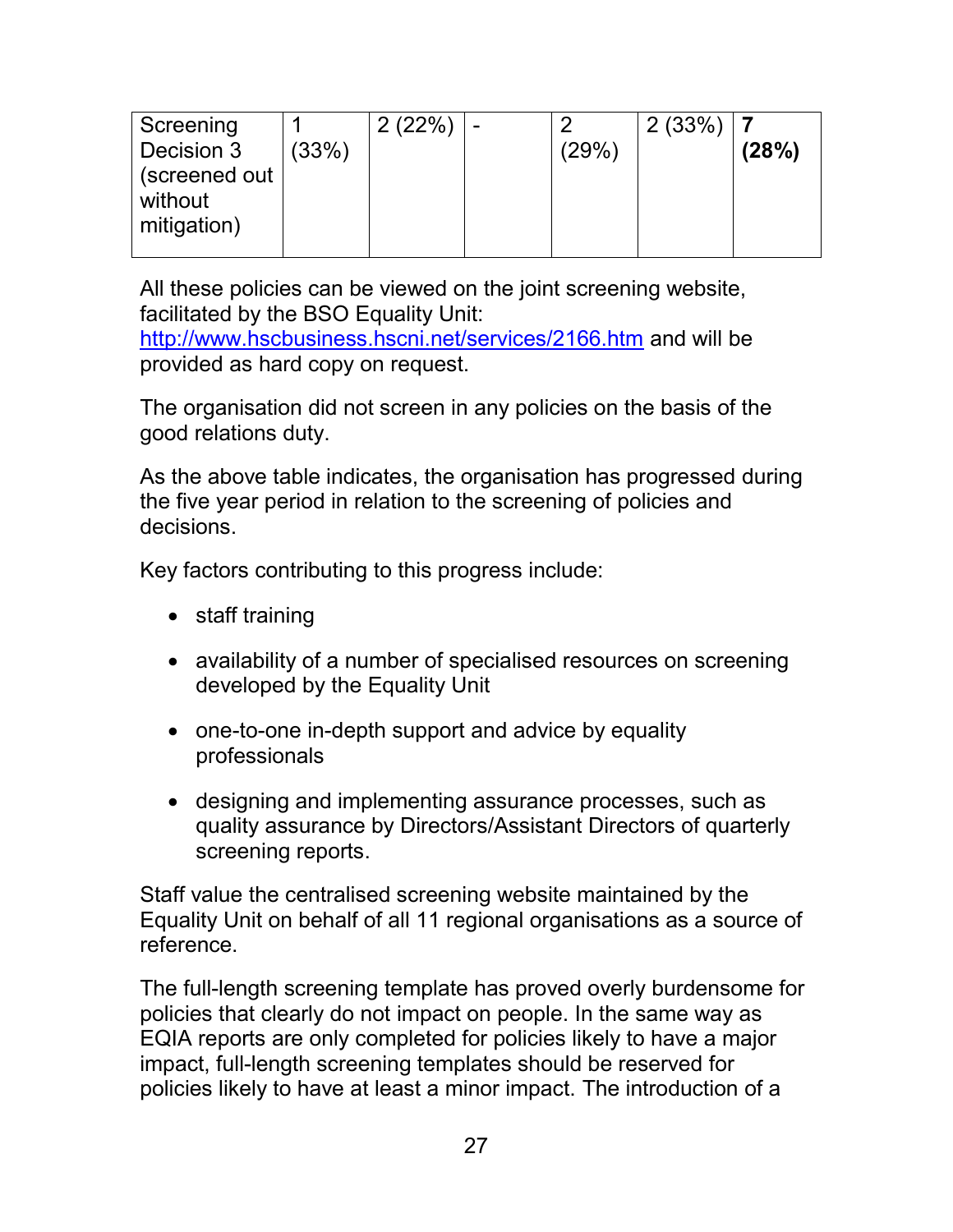shortened template for policies that do not impact on people would address the risk of screenings being perceived as a paper exercise by policy leads. It would also serve to focus resources on areas where screening can make a difference.

Moreover, while policies and major changes in the delivery of functions are subjected to screening, the need to roll out screening further remains.

The organisation has experienced difficulties when evidence of screening of key policies by other organisations that impact on the work of the Business Services Organisation is not available. This relates in particular to the regional and national level, such as strategies or policies emanating from Departments. It seems fair to say that national decision-makers remain largely unaware of the statutory obligations that are unique to Northern Ireland. In many cases this means that, firstly, essential equality data to inform screenings at local or organisational level is missing.

Secondly, the potential lack of screening when the strategy or policy is developed at regional or national level means that individual organisations do not have the authority to introduce mitigating measures if their assessments show that any Section 75 groups are affected differentially and unfairly by the implementation of the policy. In other words, the ownership of the policy lies outside the organisation as the organisation does not have any scope for making changes to the policy.

## **Looking ahead**

Notwithstanding these general constraints posed by the regional and national level, the organisation recognises the scope for strengthening its own screening activities. To this end, we will seek to introduce the following set of measures:

- Close the loop by policy leads ensuring that screening templates are published
- Increase the number of screenings relating to functions and service areas beyond corporate affairs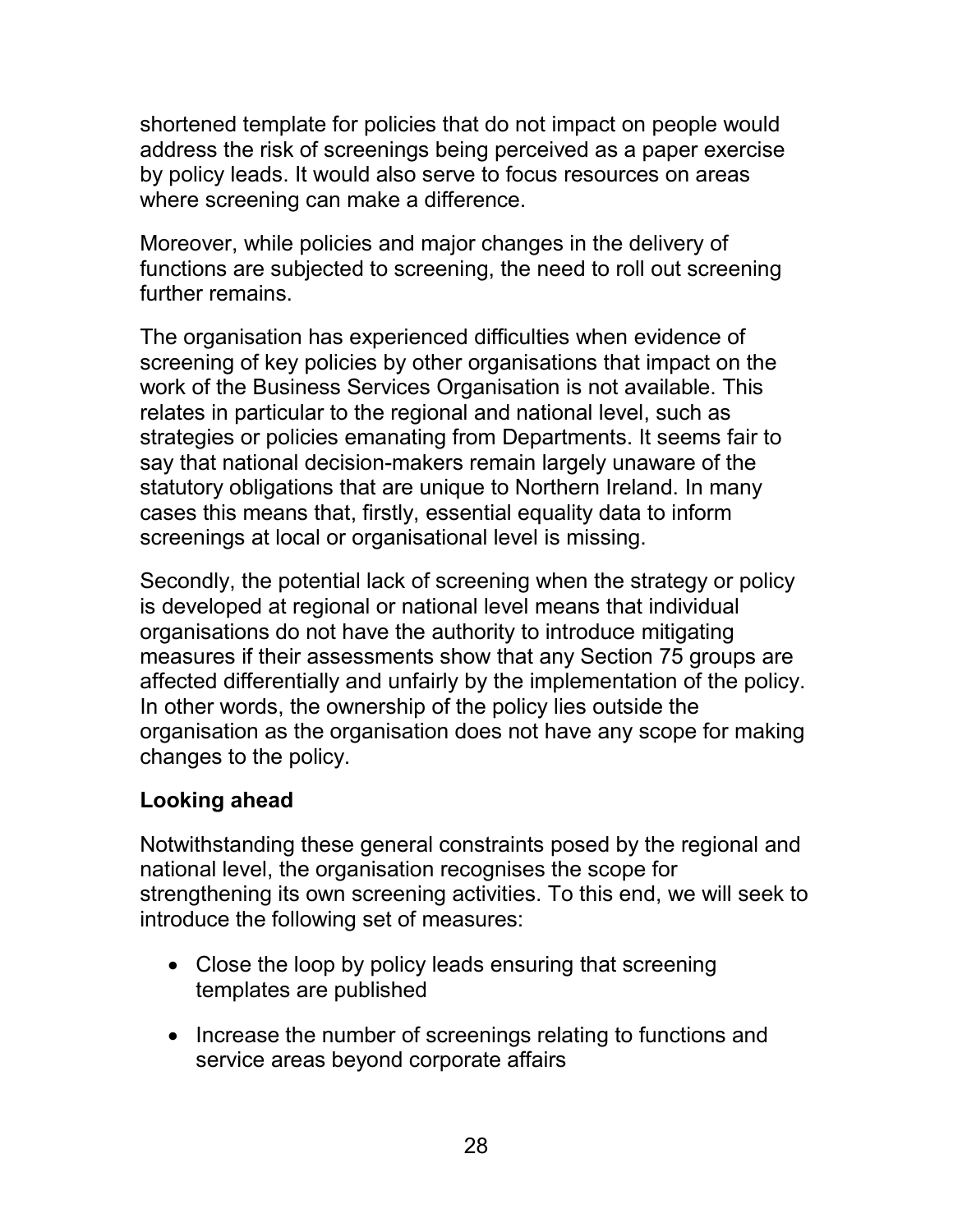• Revisit the scope for introducing a shortened template for evidencing the screening of policies that do not impact on people.

In relation to the regional level, we will

- Seek to engage with DHSSPS policy leads on equality issues at consultation stage of strategies or policies, through the regional equality and human rights steering group.
- Seek to influence others by raising the need for the coordination of screening activities between the DHSSPS and HSC organisations as well as between individual HSC organisations, through the regional equality and human rights steering group.

3b) To what extent did your authority's consideration of the screening criteria **not** identify equal opportunity implications on any of s75 categories, but for which consultees then highlighted problems?

*Prompt –Identify the extent the collection of quantitative and qualitative data informed screening processes. Outline the extent consultations with representative groups produced data to inform the screening process which was not otherwise available to your authority. Outline any difficulties in identifying policies and equality implications using the definition of policy set out in the Guide to the Statutory Duties.*

In relation to screenings that are published as part of quarterly screening reports, the organisation has to date received few comments from consultees. In the main, these were requests for further information and clarification rather than concerns as to a lack of consideration of particular issues.

The evidence base of screenings of policies that impact on staff has become significantly more robust with the introduction of a new Human Resources IT system, the Human Resources Pay and Travel System (HRPTS). Since then, data on all nine Section 75 groups has been captured and drawn upon.

Summary equality data of our staff is made available to staff undertaking screenings on a quarterly basis.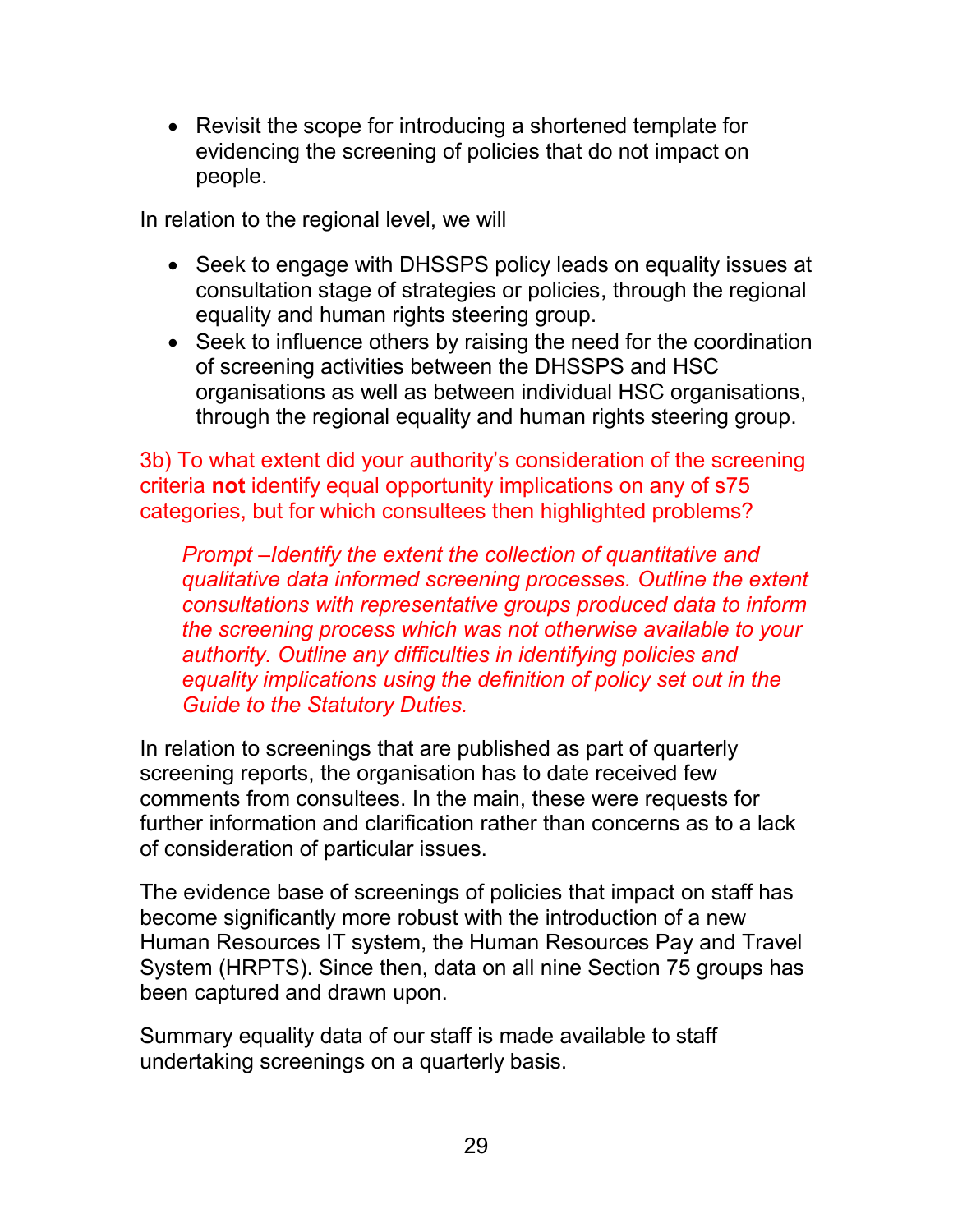At the same time, the BSO recognises that the quality of staff data lags behind on some of the groupings. HRPTS relies on staff providing diversity data by means of a self-service. Staff completion rates are particularly low in relation to the categories of dependants, disability, sexual orientation, political opinion, and ethnicity.

For this reason, a dedicated campaign encouraging staff to complete the data was scheduled for Quarter 4 of 2015-16.

With regards to data collected to identify impacts on service users, progress has been made for policies that impact on the wider NI population as Census 2011 data became available.

Efforts to harmonise the collection of ethnic monitoring data across HSC IT systems, driven by the Health and Social Care Board in recent years, should begin to bear fruit in the coming years. It will be essential to roll out region-wide data collection to IT systems beyond those prioritised initially.

Fundamental gaps remain, moreover, as to the collection and collation of equality data at regional level in relation to other equality groups, including on carers and trans people.

As regards data becoming available as a result of consultations, this mainly relates to qualitative data on the needs and experience of service users.

The organisation would hold that the all-inclusive definition of a 'policy' as set out in the Commission's Guide to the Statutory Duties has over time caused less of a difficulty than initially. This is largely due to awareness raising and training measures.

3c) Outline over the past five years how many EQIAs your authority commenced as a result of i) initial screening and ii) as a result of screening new/revised policies subsequently, and discuss the extent that your authority has become more effective at identifying equality of opportunity dimensions in its policies.

*Prompt – Were changes made to the screening process? Outline any examples of any changes made to policies to better promote equality of opportunity and/or good relations, rather*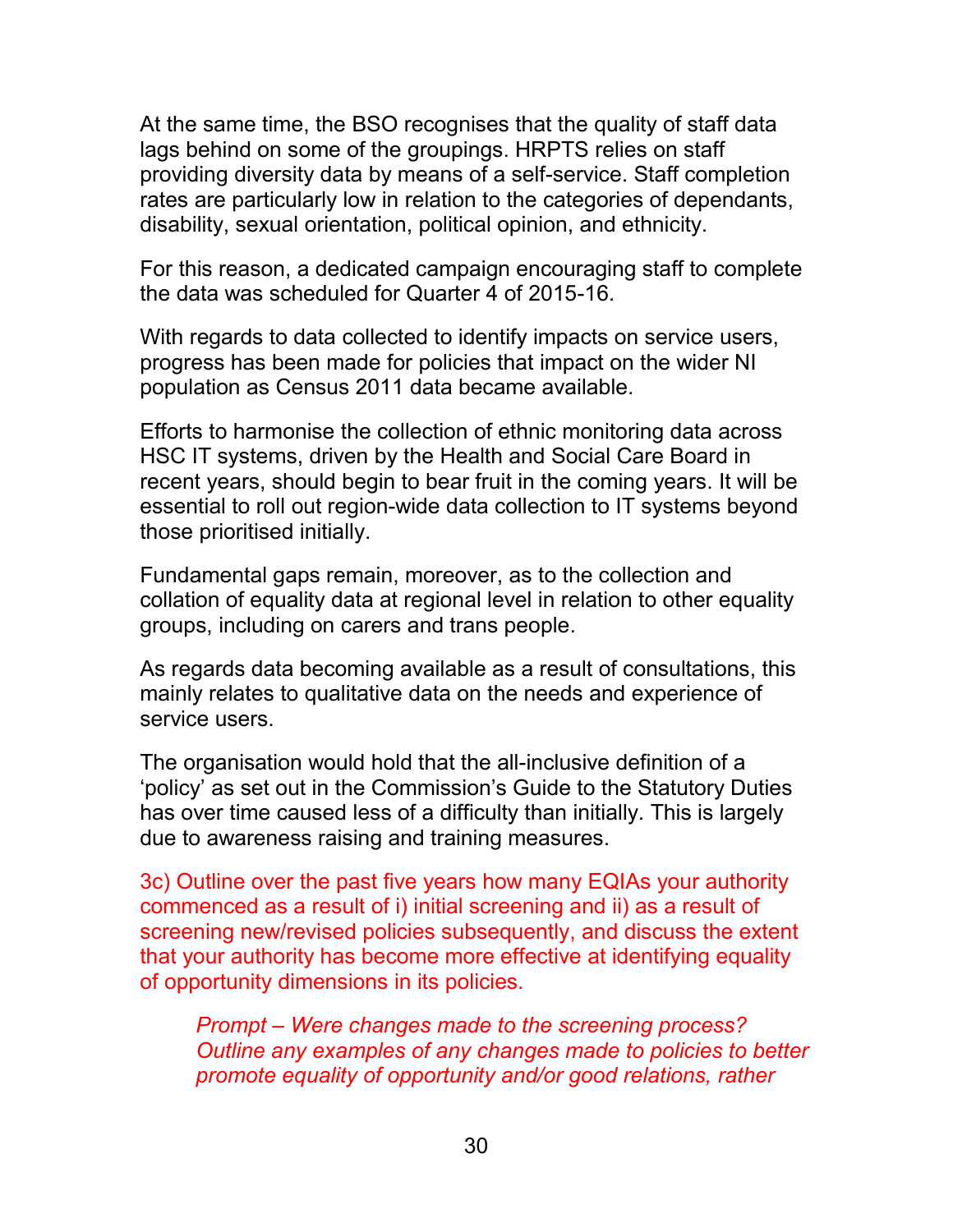*than to address any perceived differential impact, as a result of screening policies that were 'screened out'?*

The organisation did not undertake any EQIAs during the five year period.

3d) Outline over the past five year period the percentage of your authority's initial EQIA timetable that reached i) stage 6 of the EQIA process i.e. decision making, and ii) stage 7 of the EQIA process i.e. annual monitoring & publication of results, and indicate the extent that your authority has become more effective at progressing EQIAs.

*Prompt – Explain any slippage that occurred and what was done to rectify it. To what extent did you notify representative groups of this slippage and what was their reaction? What were the lessons learnt in terms of enablers and impediments to monitoring EQIAs?* 

Not applicable.

## <span id="page-30-0"></span>**4. The authority's arrangements for monitoring any adverse impact of policies adopted by the authority on the promotion of equality of opportunity.**

4a) To what extent were sufficient arrangements put in place to collect data relating to the nine equality categories to monitor the impact of policies and what could your authority do in future to develop monitoring arrangements?

*Prompt - What were the lessons learnt in terms of enablers and impediments to monitoring and developing new/additional quantitative data over the past five years. Did your authority consult its own employees or collaborate with other authorities to collect data? Did your authority engage with representative groups to develop monitoring arrangements?*

Appropriate arrangements for monitoring staff impacts of policies were put in place with the introduction of HRPTS (see section 3b).

Likewise, in some divisions robust monitoring arrangements have been established. Examples of monitoring undertaken include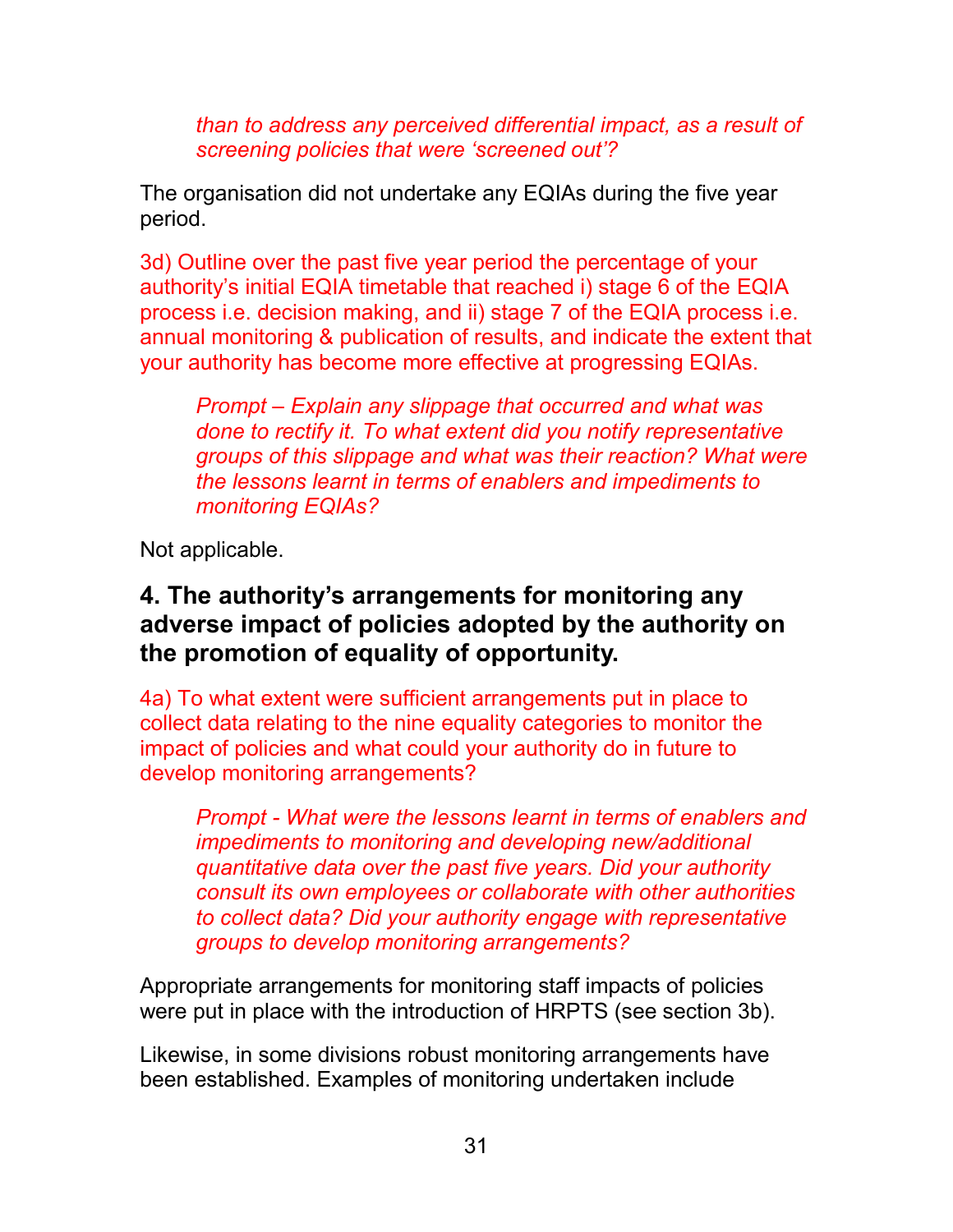- absence figures staff health and wellbeing work (development of mental health training)
- Counsel panel members
- Research Ethics Committee members.

At the same time, the most recent Annual Progress Report evidenced that monitoring is undertaken in practice only to a limited extent.

This may be due to staff not necessarily making the link between monitoring and service improvement, equality and quality.

The mainstreaming at DHSSPS-level of the requirement for HSC organisations to include equality data in relation to service reporting (including on performance) and the aggregation of such data for Northern Ireland as a whole could serve as a strong driver to progress on equality monitoring.

## <span id="page-31-0"></span>**5. The authority's arrangements for publishing the results of equality impact assessments and of monitoring any adverse impact of policies adopted by the authority on the promotion of equality of opportunity.**

5a) Indicate the number of reports published outlining the results of EQIAs and monitoring over the past five years, and outline what your authority could do in future in relation to improving the publication of EQIA results and monitoring.

*Prompt – Identify the number of reports that were provided in alternative formats. What were the lessons learnt in terms of enablers and impediments to publishing the results of EQIAs and monitoring?* 

Not Applicable.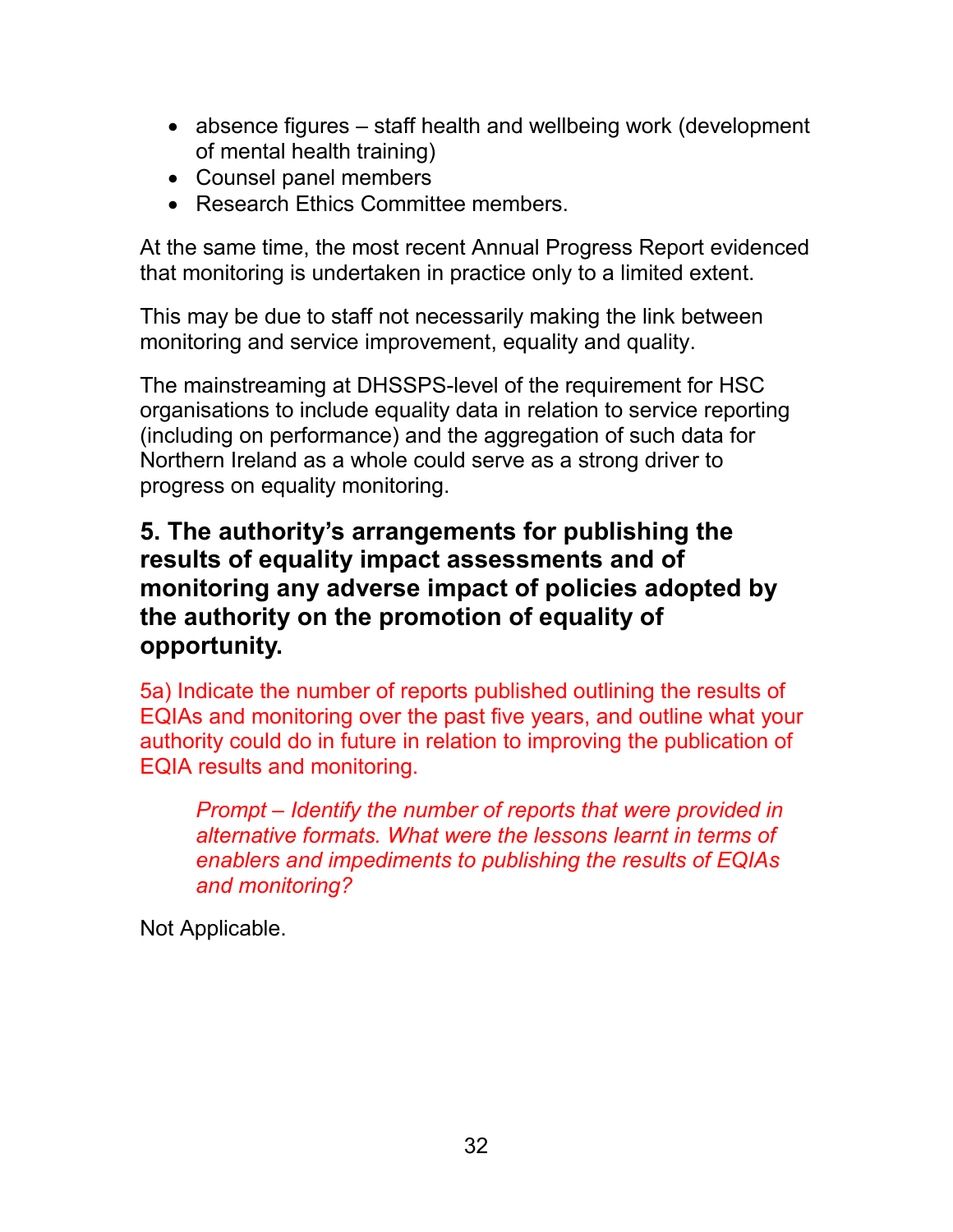<span id="page-32-0"></span>**6. A commitment that in making any decision with respect to a policy adopted or proposed to be adopted by it, that the public authority shall take into account any equality impact assessment and consultation carried out in relation to the policy.**

6a) In terms of the number of EQIAs that reached stage 6 (i.e. decision making) to what extent were mitigation measures and alternative policies adopted?

*Prompt - Outline the extent to which your authority produced EQIAs that did not identify adverse impact on any of s75 categories, but which consultees then gave an indication of adverse impact of s75 category and/or proposed mitigation measures or alternative policies.* 

Not Applicable

6b) To what extent did consideration of EQIAs and consultations contribute to a change in policy, as opposed to policy decisions which would probably have been made in any event by your authority?

*Prompt - Set out any key examples. What were the lessons learnt in terms of enablers and impediments to making a decision and taking into account an EQIA and consultation? What could your authority do in future to ensure decision making effectively takes these issues into account?* 

Not Applicable

## <span id="page-32-1"></span>**7. The authority's arrangements for training staff on issues relevant to the duties.**

a) To what extent were sufficient arrangements put in place to develop and deliver a training programme in accordance with scheme commitments?

*Prompt - Was the training programme focused on the initial period of scheme implementation or did it effectively cover all five years? To what extent were outside trainers from representative groups used in designing or delivering training?*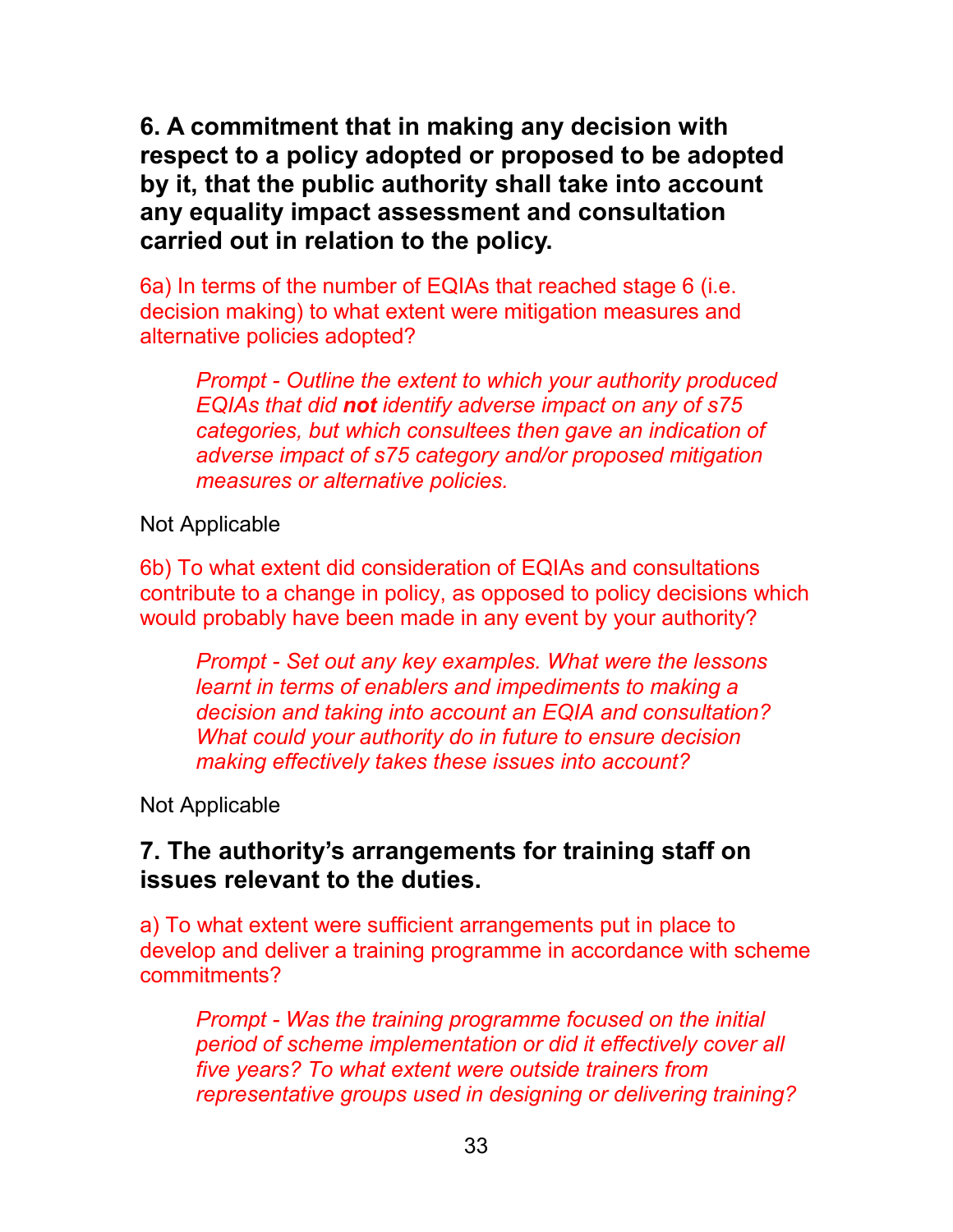*Was focused training for staff in management and roles associated with aspects of scheme implementation provided on an ongoing basis?*

The Business Services Organisation and its partners implemented a comprehensive training programme over the five-year period. A training plan was developed on an annual basis jointly by the Equality Unit and all partner organisations, thus ensuring the continuing learning and development of staff in relation to equality, good relations and human rights throughout the period.

The following tables give an overview of the type of training and awareness raising delivered and its timing over the five year period.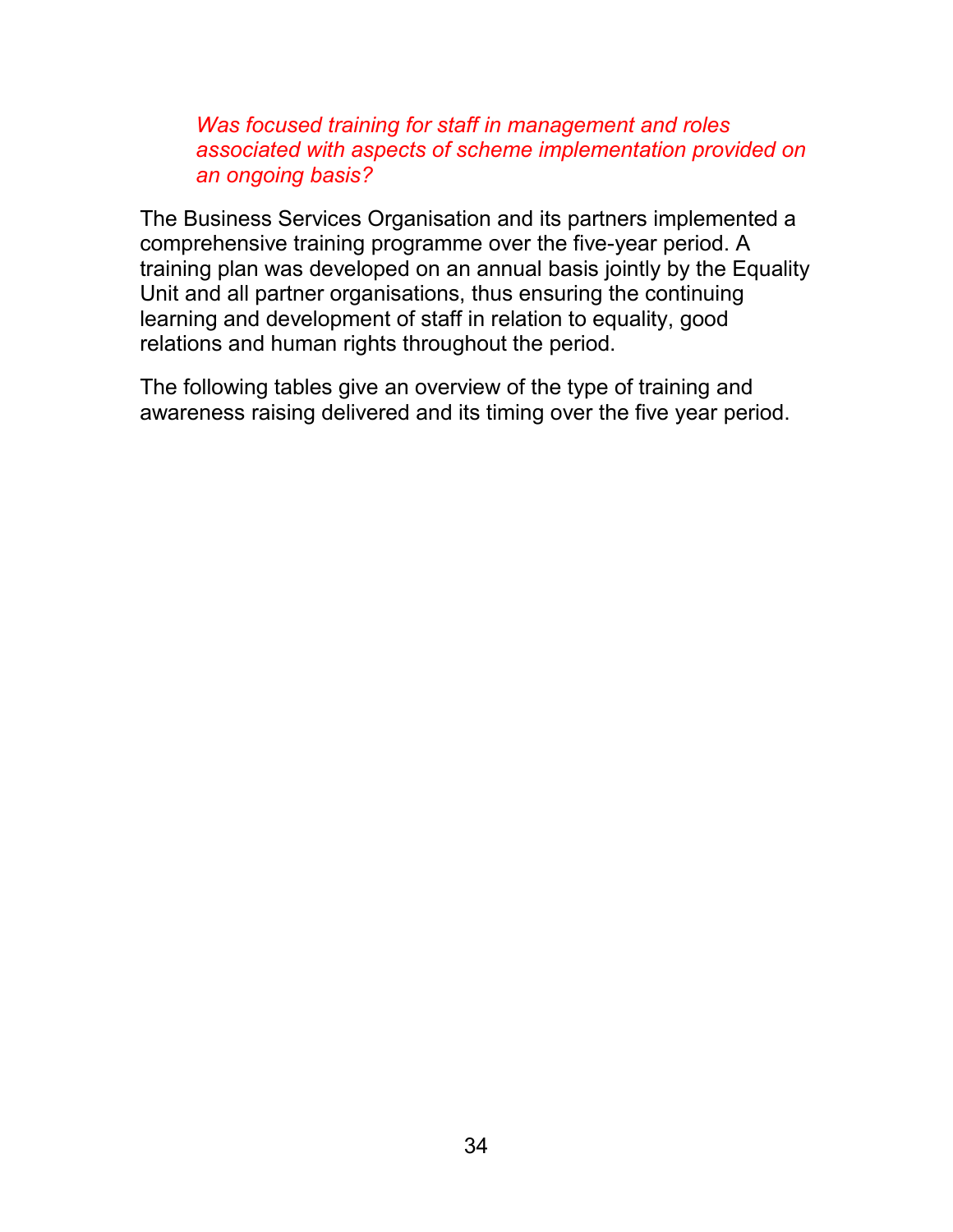**Table 4: Number of staff attending face-to-face training during the five year period by type of session.**

| <b>Type of Session</b>                                                                    | 2011-2012      | 2012-2013 | 2013-2014 | 2014-2015      | 2015-2016<br>(Q1) |
|-------------------------------------------------------------------------------------------|----------------|-----------|-----------|----------------|-------------------|
| <b>Equality and Human</b><br><b>Rights Screening</b>                                      | $\overline{4}$ | 29        | 10        | 19             |                   |
| <b>Disability Training</b>                                                                |                |           |           | 41             |                   |
| <b>Equality Awareness</b><br>Training                                                     |                | 1         |           | 31             |                   |
| <b>Equality Action Plan</b><br>review and Disability<br><b>Action Plan</b><br>development |                | 8         |           |                |                   |
| Introduction to Equality<br><b>Impact Assessment</b>                                      |                |           | 8         |                |                   |
| <b>Senior Equality Scheme</b><br><b>Briefing</b>                                          | 14             |           |           | $\overline{2}$ |                   |
| <b>Equality and Diversity</b><br>Workshop                                                 |                |           |           |                | 11                |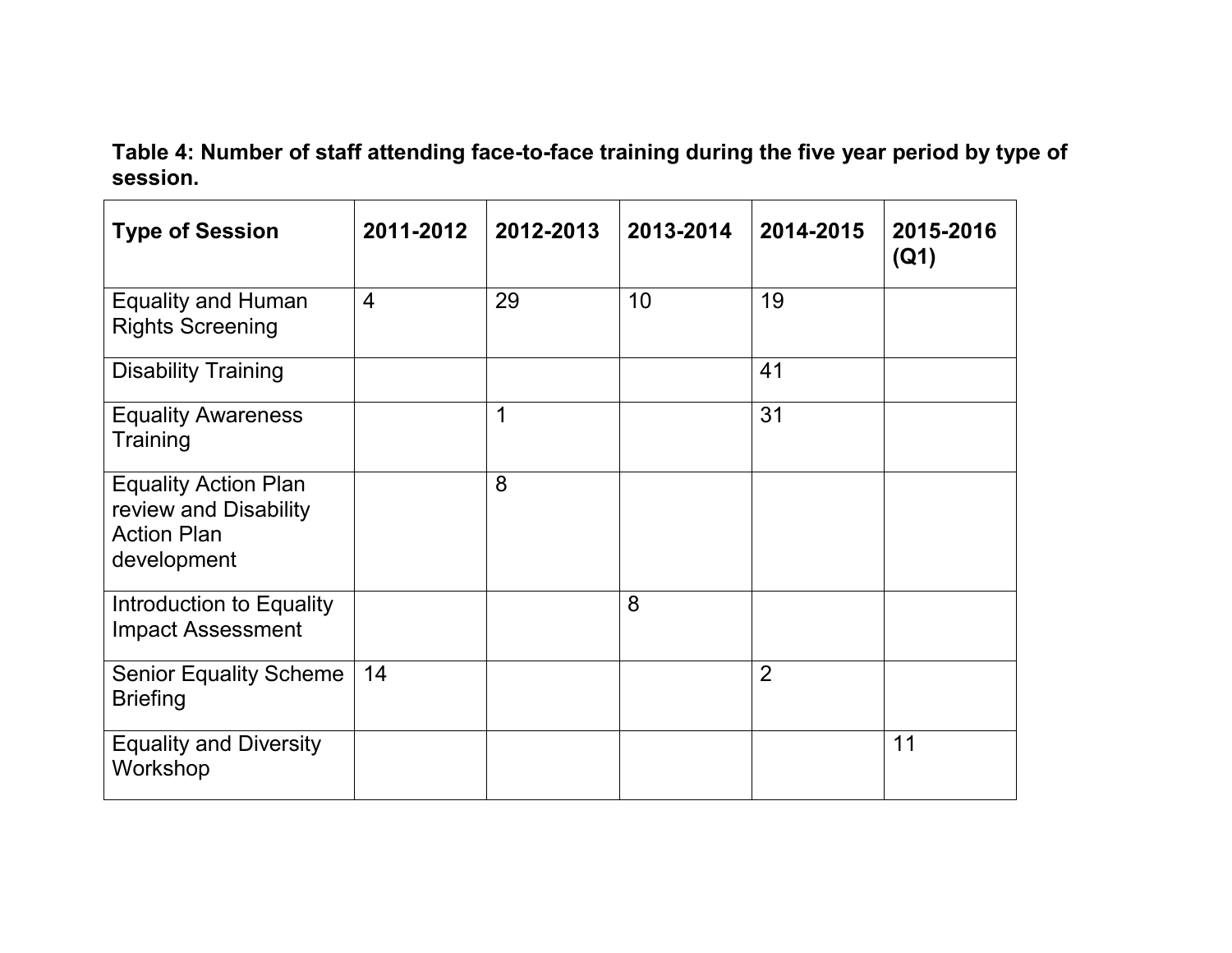| <u>Ir</u><br>11 H |  |  |  |
|-------------------|--|--|--|
|                   |  |  |  |

# **Table 5: Number of staff completing eLearning training during the five year period by module.**

| <b>E-Learning Training Record</b>                 |         |                |           |           |                |  |
|---------------------------------------------------|---------|----------------|-----------|-----------|----------------|--|
|                                                   |         |                |           |           |                |  |
| <b>ELearning</b>                                  | 2011-12 | 2012-13        | 2013-2014 | 2014-2015 | 2015(Q1)       |  |
|                                                   |         |                |           |           |                |  |
| Module 1 to 4 - Diversity -                       | 26      | 62             | 23        | 83        | $\overline{0}$ |  |
|                                                   |         |                |           |           |                |  |
| <b>Module 5 - Disability</b>                      | 23      | 60             | 20        | 69        | $\overline{0}$ |  |
|                                                   |         |                |           |           |                |  |
| <b>Module 6 - Cultural</b><br><b>Competencies</b> | n/a     | $\overline{0}$ | 20        | 65        | $\overline{0}$ |  |
|                                                   |         |                |           |           |                |  |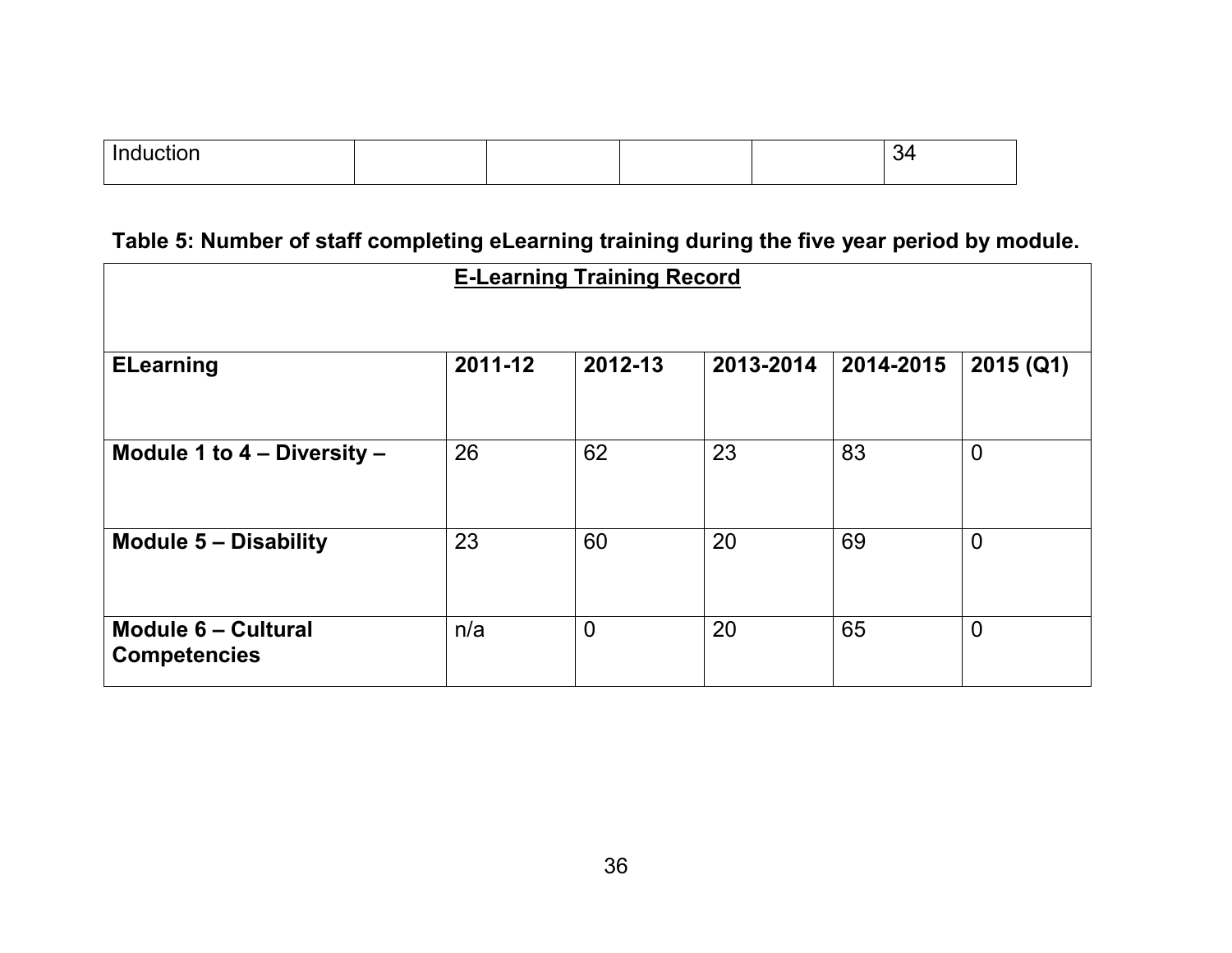All training sessions were evaluated on a routine basis. It showed that staff found the sessions effective in meeting the set aims and objectives.

External trainers from representative groups were commissioned to design and deliver focused training on Autism Awareness, Mental Health awareness and wellness (including stress), Lesbian, Gay, Bisexual and transgender Awareness.

A rolling programme of specialised training was provided on particular aspects of equality scheme implementation including screening and EQIAs.

The economies of scale achieved by the partnership arrangements were particularly pronounced in the area of training, allowing the organisation to meet the training needs of staff in a highly costeffective manner. It also allowed shared learning across partner organisations. This has enabled more staff to avail of face-to-face classroom based training than may have otherwise been the case.

Alongside face-to-face training, considerable efforts were spent on developing eLearning programmes within the Discovering Diversity framework. Table 5 provides details on the number of staff who completed a range of modules within the framework.

In addition, staff were facilitated in accessing an eLearning programme on sexual orientation and gender identity, developed by the Public Health Agency.

7b) Have all staff received awareness training and what could your authority do in future to deliver an effective training programme?

*Prompt – Does the authority have evidence that over the past five years staff understood their role in implementing the scheme? What were the lessons learnt in terms of enablers and impediments to communication and training?* 

Following initial focus on raising staff awareness on the Equality Scheme commitments (including through information materials in easy to understand format) efforts shifted in the later part of the five year period to raising awareness on needs and experiences of one particular group under Section 75, namely people with disabilities.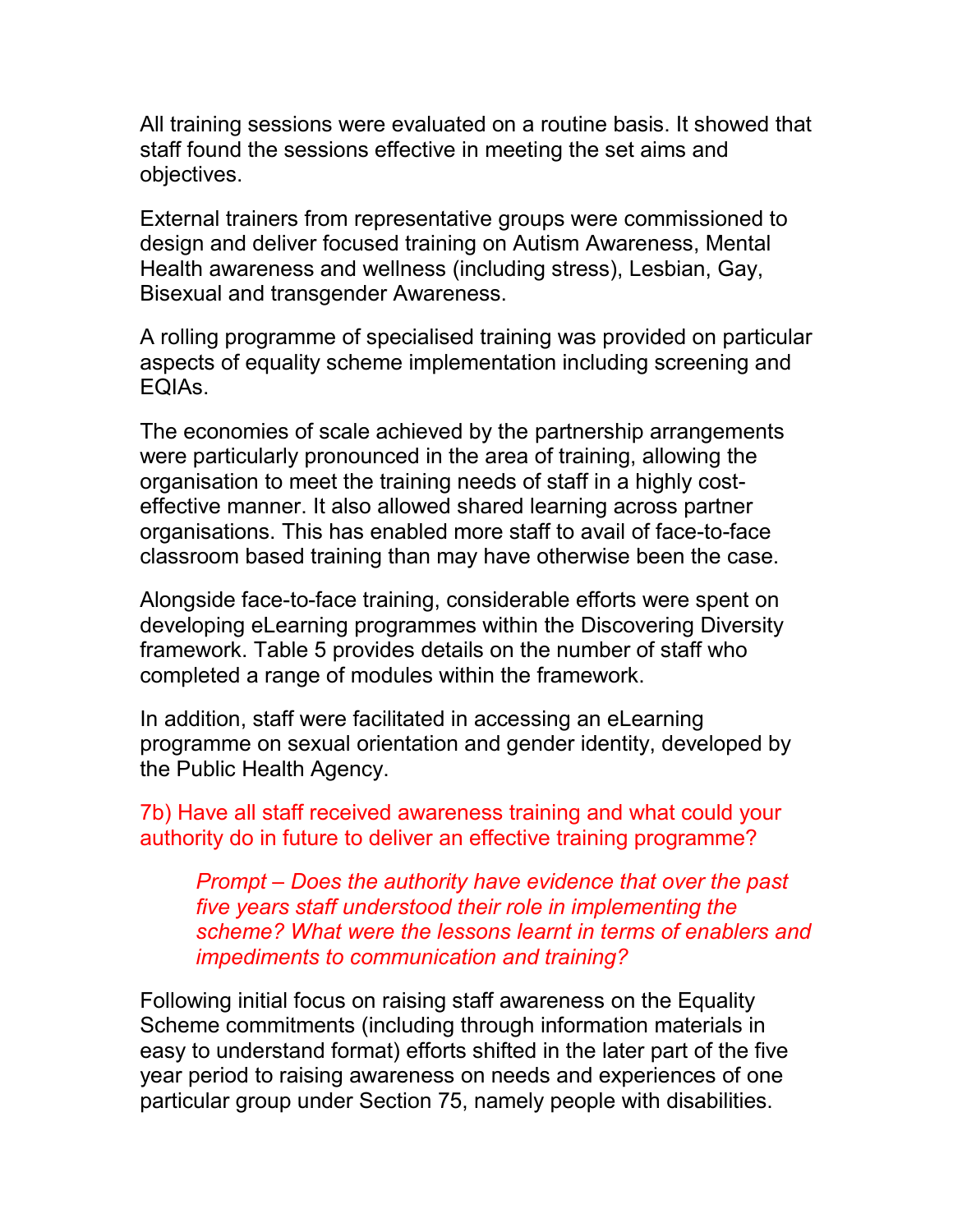This was undertaken by a series of awareness days, in the main linking in with international awareness days and weeks.

Given the effectiveness of this format the organisation will explore the scope for building on this in relation to other Section 75 groups.

Moreover, it is envisaged to complement the existing eLearning portfolio by development of a new module on general equality awareness.

## <span id="page-37-0"></span>**8. The authority's arrangements for ensuring and assessing public access to information and to services provided by the authority.**

8a) To what extent were sufficient arrangements put in place to ensure and assess public access to information and to services provided by the authority?

*Prompt - Was an audit of information provision undertaken? To what extent did you provide accessible formats without specific requests? What were the lessons learnt in terms of enablers and impediments to ensuring and assessing public access to information and to services? What could your authority do in future to ensure equality of opportunity in public access to information and to services?* 

All Section 75 related documents (including consultation documents, screening reports, correspondence with staff and service users) follow RNIB guidance. This involves, for instance, the use of Arial font size 14 and left alignment.

Examples where alternative formats were produced up front included:

- Audio Format and Signed DVD of Disability Action Plan
- Easy Read versions of Service User Information around eligibility to HSC Services.

In addition, by end June 2015, planning communication on accessing interpreting services was under way.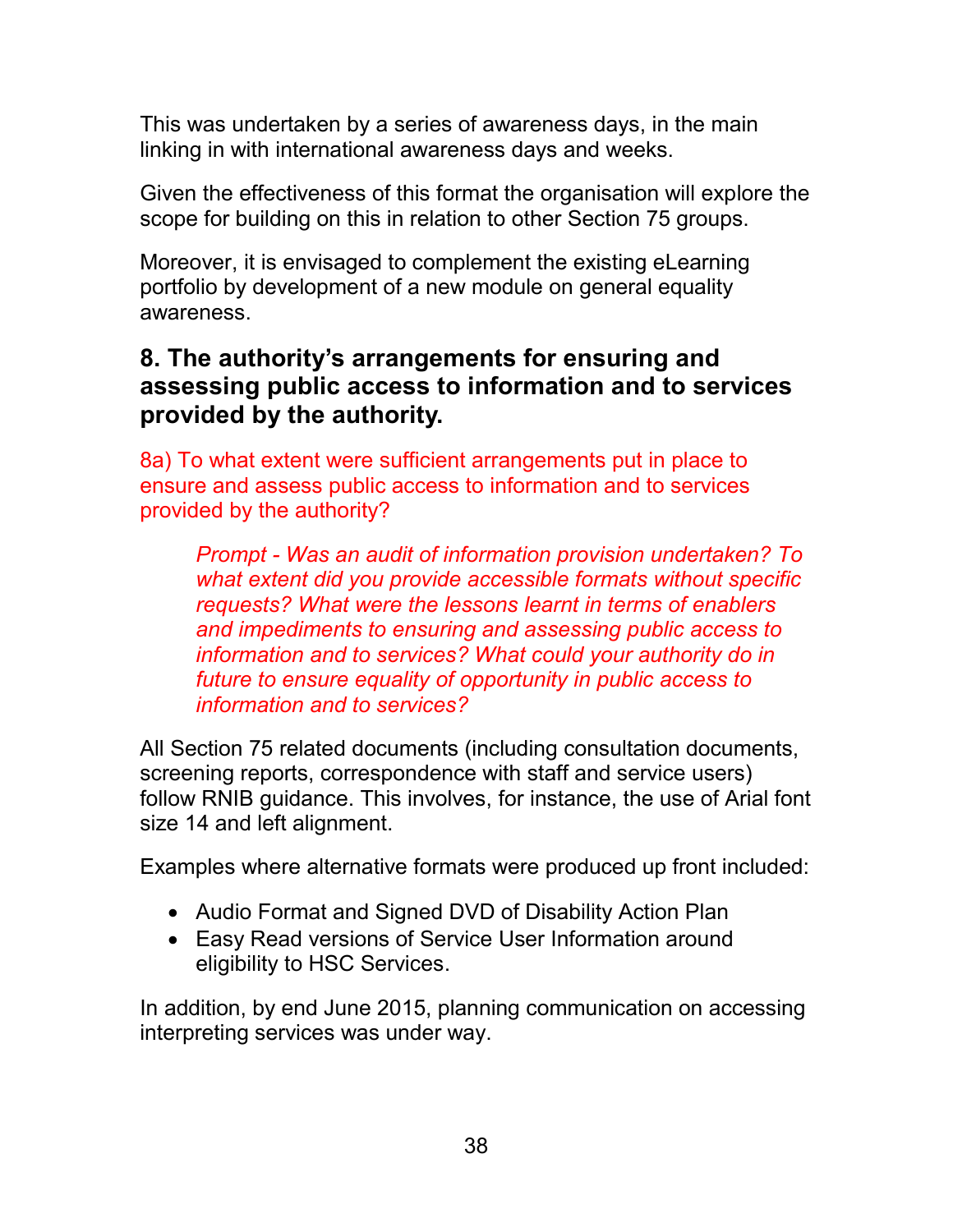Looking ahead, it will be vital that staff engage closely with individuals and representative groups to agree priorities in providing accessible information.

Issues relating to access to services were examined in the context of individual equality screenings.

## <span id="page-38-0"></span>**9. The authority's timetable for measures proposed in the scheme.**

9a) Outline the extent to which measures set out in the original timetable have been implemented. Any detailed information should be included in as an appendix to the report.

*Prompt –Update any progress previously reported as underway or delayed. Has a mechanism been developed to report by exception i.e. on specific issues that have not been progressed?* 

The Business Services Organisation implemented the measures that were set out in the original timetable (as per the relevant Appendix in the Equality Scheme) as planned with one exception. This relates to monitoring.

While the audit of information system was completed within Year 1 of scheme implementation, the annual review and publication of monitoring information remains behind schedule.

9b) If your authority was to be reconstituted in the next five years what would be the main scheme actions/equality considerations that an incoming authority should address? Any detailed information should be included as an appendix to the report.

#### *Prompt –Outline what arrangements could be put in place to transfer equality scheme knowledge.*

The Business Services Organisation would recommend that any incoming authority should pay particular attention to further embedding and mainstreaming work in the following areas of scheme implementation:

• screening and EQIAs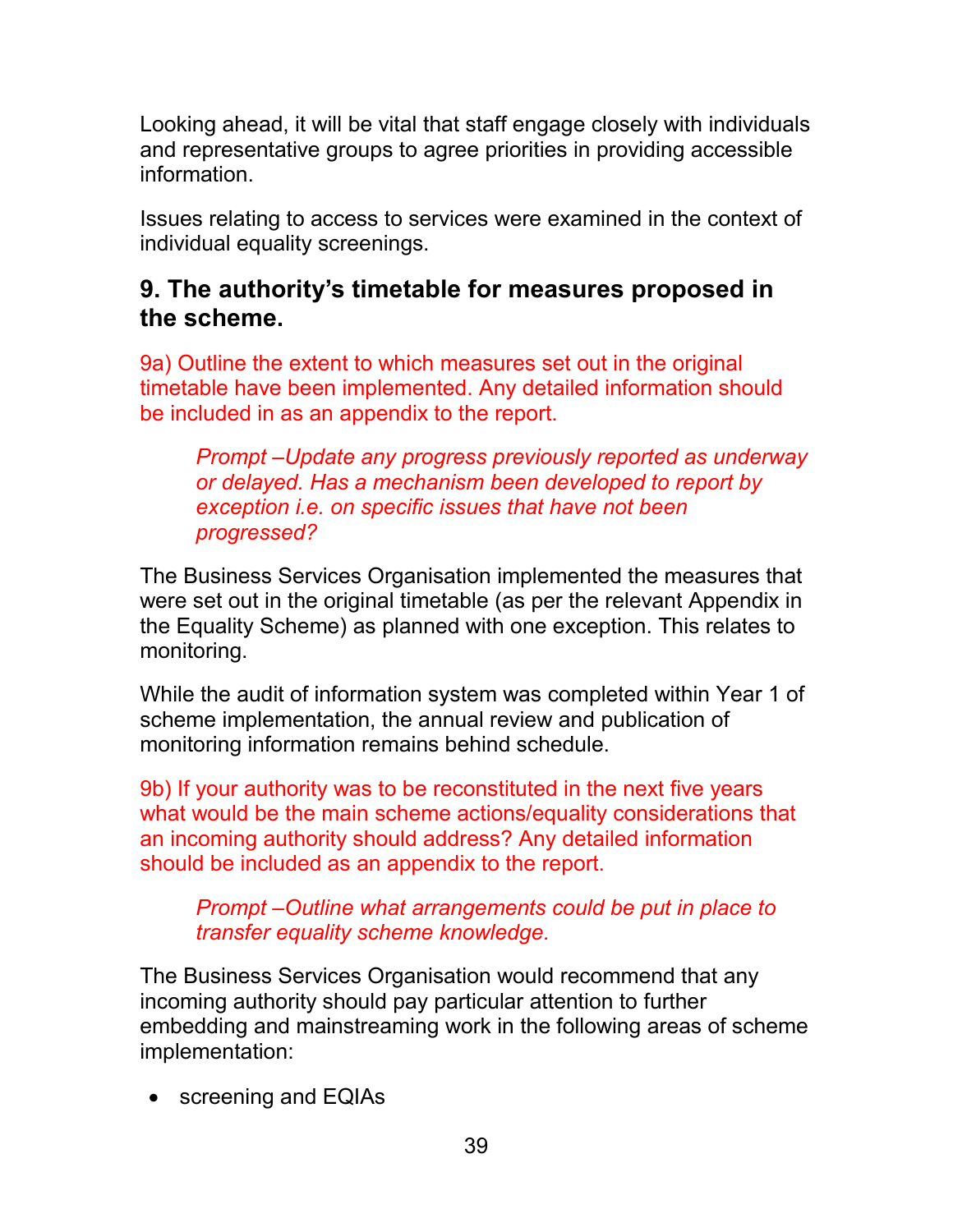• monitoring.

Particular efforts should be placed on regional cooperation on equality screenings and EQIAs (top down and horizontally) as well as on monitoring.

# <span id="page-39-0"></span>**10. Details of how the scheme will be published.**

10a) Were scheme commitments in this section delivered and what evidence supports this view?

The Business Services Organisation closely followed its commitments for publishing the scheme:

- Systems were put in place for making the scheme available on request in alternative formats. Providers of translation services and services to produce the scheme in further alternative formats (including Braille and formats for Young People) were identified.
- An Easy Read version and an easy to understand summary of the scheme were produced.
- The scheme and its alternative versions were published on the organisation's website.
- Communication on the availability of the scheme was disseminated widely including to consultees.

## <span id="page-39-1"></span>**11. The authority's arrangements for dealing with complaints arising from a failure to comply with the scheme.**

11a) Outline the number and nature of complaints received by your authority, and what your authority could do in future to develop its complaints handling process and learn from complaints.

*Prompt – Outline the nature of complaints and scheme element e.g. screening, consultation. What effect did complaints have on the operation of your scheme?*

A complaints procedure for dealing with Section 75 complaints is set out in the organisation's Equality Scheme. The organisation did not